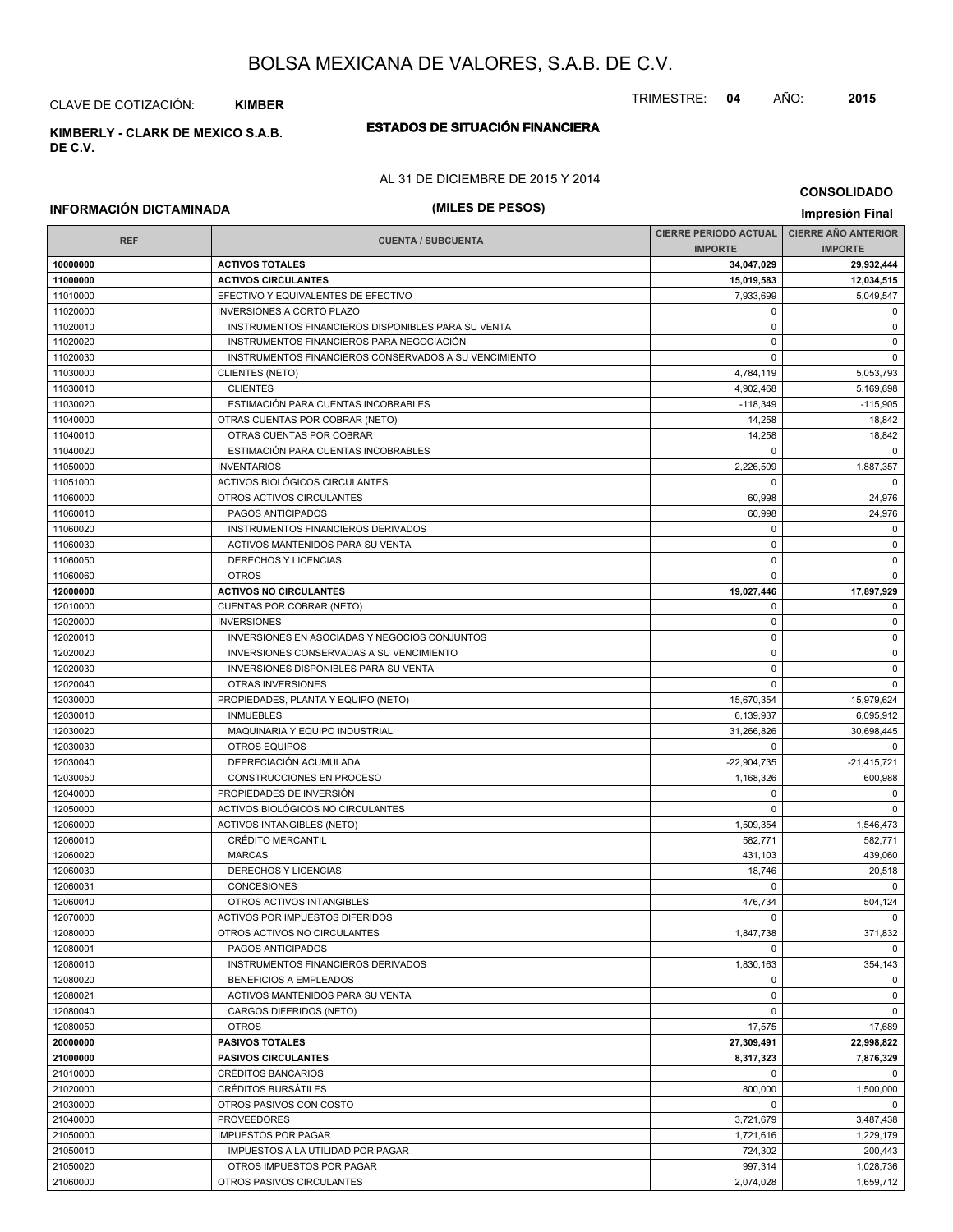CLAVE DE COTIZACIÓN: **KIMBER**

**ESTADOS DE SITUACIÓN FINANCIERA KIMBERLY - CLARK DE MEXICO S.A.B. DE C.V.**

### AL 31 DE DICIEMBRE DE 2015 Y 2014

#### **CONSOLIDADO**

## **INFORMACIÓN DICTAMINADA (MILES DE PESOS) Impresión Final**

| <b>REF</b> | <b>CUENTA / SUBCUENTA</b>                                                                | <b>CIERRE PERIODO ACTUAL</b> | <b>CIERRE AÑO ANTERIOR</b> |
|------------|------------------------------------------------------------------------------------------|------------------------------|----------------------------|
|            |                                                                                          | <b>IMPORTE</b>               | <b>IMPORTE</b>             |
| 21060010   | <b>INTERESES POR PAGAR</b>                                                               | 184,067                      | 136,631                    |
| 21060020   | INSTRUMENTOS FINANCIEROS DERIVADOS                                                       | 0                            | $^{\circ}$                 |
| 21060030   | <b>INGRESOS DIFERIDOS</b>                                                                | $\Omega$                     | $\mathbf 0$                |
| 21060050   | <b>BENEFICIOS A EMPLEADOS</b>                                                            | 1,230,398                    | 925,085                    |
| 21060060   | <b>PROVISIONES</b>                                                                       | 248,803                      | 202,872                    |
| 21060061   | PASIVOS RELACIONADOS CON ACTIVOS MANTENIDOS PARA SU VENTA CIRCULANTES                    | $\mathbf 0$                  | $\mathbf 0$                |
| 21060080   | <b>OTROS</b>                                                                             | 410,760                      | 395,124                    |
| 22000000   | <b>PASIVOS NO CIRCULANTES</b>                                                            | 18,992,168                   | 15,122,493                 |
| 22010000   | <b>CRÉDITOS BANCARIOS</b>                                                                | $\Omega$                     | $\mathbf 0$                |
| 22020000   | <b>CRÉDITOS BURSÁTILES</b>                                                               | 17,238,200                   | 13,086,817                 |
| 22030000   | OTROS PASIVOS CON COSTO                                                                  | $\Omega$                     | $\Omega$                   |
| 22040000   | PASIVOS POR IMPUESTOS DIFERIDOS                                                          | 1,461,820                    | 1,712,511                  |
| 22050000   | OTROS PASIVOS NO CIRCULANTES                                                             | 292,148                      | 323,165                    |
| 22050010   | INSTRUMENTOS FINANCIEROS DERIVADOS                                                       | 89,991                       | 134,718                    |
| 22050020   | <b>INGRESOS DIFERIDOS</b>                                                                | $\Omega$                     | $\mathbf 0$                |
| 22050040   | <b>BENEFICIOS A EMPLEADOS</b>                                                            | 166,608                      | 124,364                    |
| 22050050   | <b>PROVISIONES</b>                                                                       | 0                            | $\mathbf 0$                |
| 22050051   | PASIVOS RELACIONADOS CON ACTIVOS MANTENIDOS PARA SU VENTA NO CIRCULANTES                 | $\Omega$                     | $\mathbf 0$                |
| 22050070   | <b>OTROS</b>                                                                             | 35,549                       | 64,083                     |
| 30000000   | <b>CAPITAL CONTABLE</b>                                                                  | 6,737,538                    | 6,933,622                  |
| 30010000   | CAPITAL CONTABLE DE LA PARTICIPACIÓN CONTROLADORA                                        | 6,737,538                    | 6,933,622                  |
| 30030000   | <b>CAPITAL SOCIAL</b>                                                                    | 581,706                      | 2,874,706                  |
| 30040000   | ACCIONES RECOMPRADAS                                                                     | 0                            | 0                          |
| 30050000   | PRIMA EN EMISIÓN DE ACCIONES                                                             | $\Omega$                     | $\mathbf 0$                |
| 30060000   | APORTACIONES PARA FUTUROS AUMENTOS DE CAPITAL                                            | 0                            | $\mathbf 0$                |
| 30070000   | OTRO CAPITAL CONTRIBUIDO                                                                 | $\mathbf 0$                  | $\mathbf 0$                |
| 30080000   | UTILIDADES RETENIDAS (PERDIDAS ACUMULADAS)                                               | 6,034,302                    | 4,106,644                  |
| 30080010   | <b>RESERVA LEGAL</b>                                                                     | 2,193                        | 2,193                      |
| 30080020   | <b>OTRAS RESERVAS</b>                                                                    | $\Omega$                     | $\Omega$                   |
| 30080030   | RESULTADOS DE EJERCICIOS ANTERIORES                                                      | 1,699,576                    | 560,333                    |
| 30080040   | RESULTADO DEL EJERCICIO                                                                  | 4,332,533                    | 3,544,118                  |
| 30080050   | <b>OTROS</b>                                                                             | $\Omega$                     | $\mathbf 0$                |
| 30090000   | OTROS RESULTADOS INTEGRALES ACUMULADOS (NETOS DE IMPUESTOS)                              | 121,530                      | $-47,728$                  |
| 30090010   | GANANCIAS POR REVALUACIÓN DE PROPIEDADES                                                 | $\Omega$                     | $\Omega$                   |
| 30090020   | GANANCIAS (PERDIDAS) ACTUARIALES POR OBLIGACIONES LABORALES                              | $-98,282$                    | -88,373                    |
| 30090030   | RESULTADO POR CONVERSIÓN DE MONEDAS EXTRANJERAS                                          | 145,682                      | 145,682                    |
| 30090040   | CAMBIOS EN LA VALUACIÓN DE ACTIVOS FINANCIEROS DISPONIBLES PARA SU VENTA                 | $\mathbf 0$                  | $\mathbf 0$                |
| 30090050   | CAMBIOS EN LA VALUACIÓN DE INSTRUMENTOS FINANCIEROS DERIVADOS                            | 74,130                       | $-105,037$                 |
| 30090060   | CAMBIOS EN EL VALOR RAZONABLE DE OTROS ACTIVOS                                           | 0                            | $\mathbf 0$                |
| 30090070   | PARTICIPACIÓN EN OTROS RESULTADOS INTEGRALES DE ASOCIADAS Y NEGOCIOS<br><b>CONJUNTOS</b> | 0                            | $\mathbf 0$                |
| 30090080   | OTROS RESULTADOS INTEGRALES                                                              | 0                            | $\mathbf 0$                |
| 30020000   | CAPITAL CONTABLE DE LA PARTICIPACIÓN NO CONTROLADORA                                     | $\mathbf 0$                  | $\mathbf 0$                |

TRIMESTRE: **04** AÑO: **2015**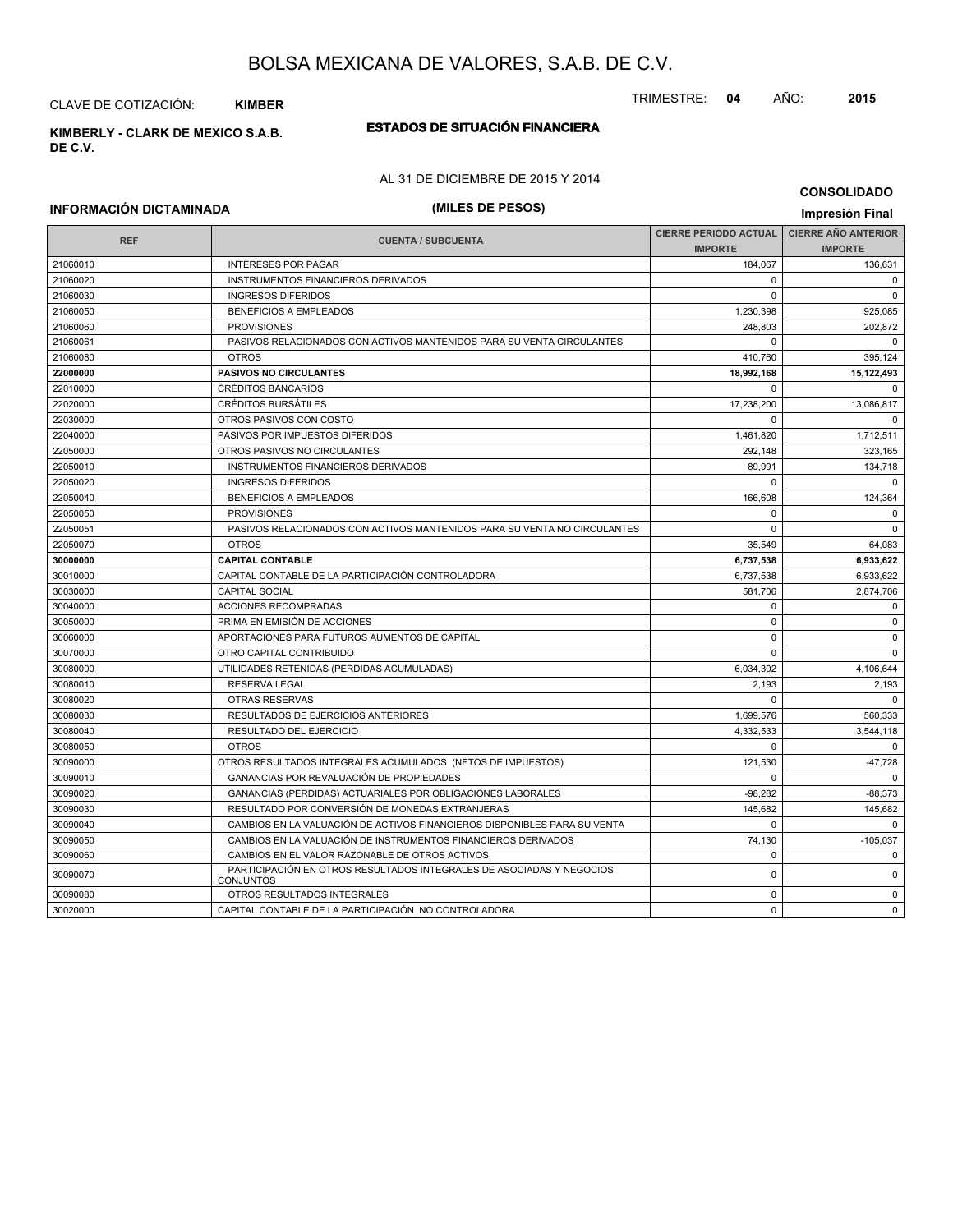## CLAVE DE COTIZACIÓN: **KIMBER**

**DE C.V.**

## **ESTADOS DE SITUACIÓN FINANCIERA KIMBERLY - CLARK DE MEXICO S.A.B. DATOS INFORMATIVOS**

AL 31 DE DICIEMBRE DE 2015 Y 2014

## **INFORMACIÓN DICTAMINADA (MILES DE PESOS) Impresión Final**

| <b>REF</b> | <b>CONCEPTOS</b>                            | <b>CIERRE PERIODO ACTUAL</b> | <b>CIERRE AÑO ANTERIOR</b> |  |
|------------|---------------------------------------------|------------------------------|----------------------------|--|
|            |                                             | <b>IMPORTE</b>               | <b>IMPORTE</b>             |  |
| 91000010   | PASIVOS MONEDA EXTRANJERA CORTO PLAZO       | 2,067,990                    | 2,080,930                  |  |
| 91000020   | PASIVOS MONEDA EXTRANJERA LARGO PLAZO       | 8,600,000                    | 3,687,500                  |  |
| 91000030   | <b>CAPITAL SOCIAL NOMINAL</b>               | 8,460                        | 8,454                      |  |
| 91000040   | CAPITAL SOCIAL POR ACTUALIZACIÓN            | 573,246                      | 2,866,252                  |  |
| 91000050   | FONDOS PARA PENSIONES Y PRIMA DE ANTIGÜEDAD | 371,439                      | 370,168                    |  |
| 91000060   | NUMERO DE FUNCIONARIOS (*)                  |                              | $\mathbf 0$                |  |
| 91000070   | NUMERO DE EMPLEADOS (*)                     | 2.730                        | 2,644                      |  |
| 91000080   | NUMERO DE OBREROS (*)                       | 5,309                        | 5,254                      |  |
| 91000090   | NUMERO DE ACCIONES EN CIRCULACIÓN (*)       | 3,095,528,398                | 3,099,090,878              |  |
| 91000100   | NUMERO DE ACCIONES RECOMPRADAS (*)          | 31,329,078                   | 42,013,650                 |  |
| 91000110   | EFECTIVO RESTRINGIDO (1)                    |                              | 0                          |  |
| 91000120   | DEUDA DE ASOCIADAS GARANTIZADA              | 0                            | $\mathbf 0$                |  |

**CONSOLIDADO**

TRIMESTRE: **04** AÑO: **2015**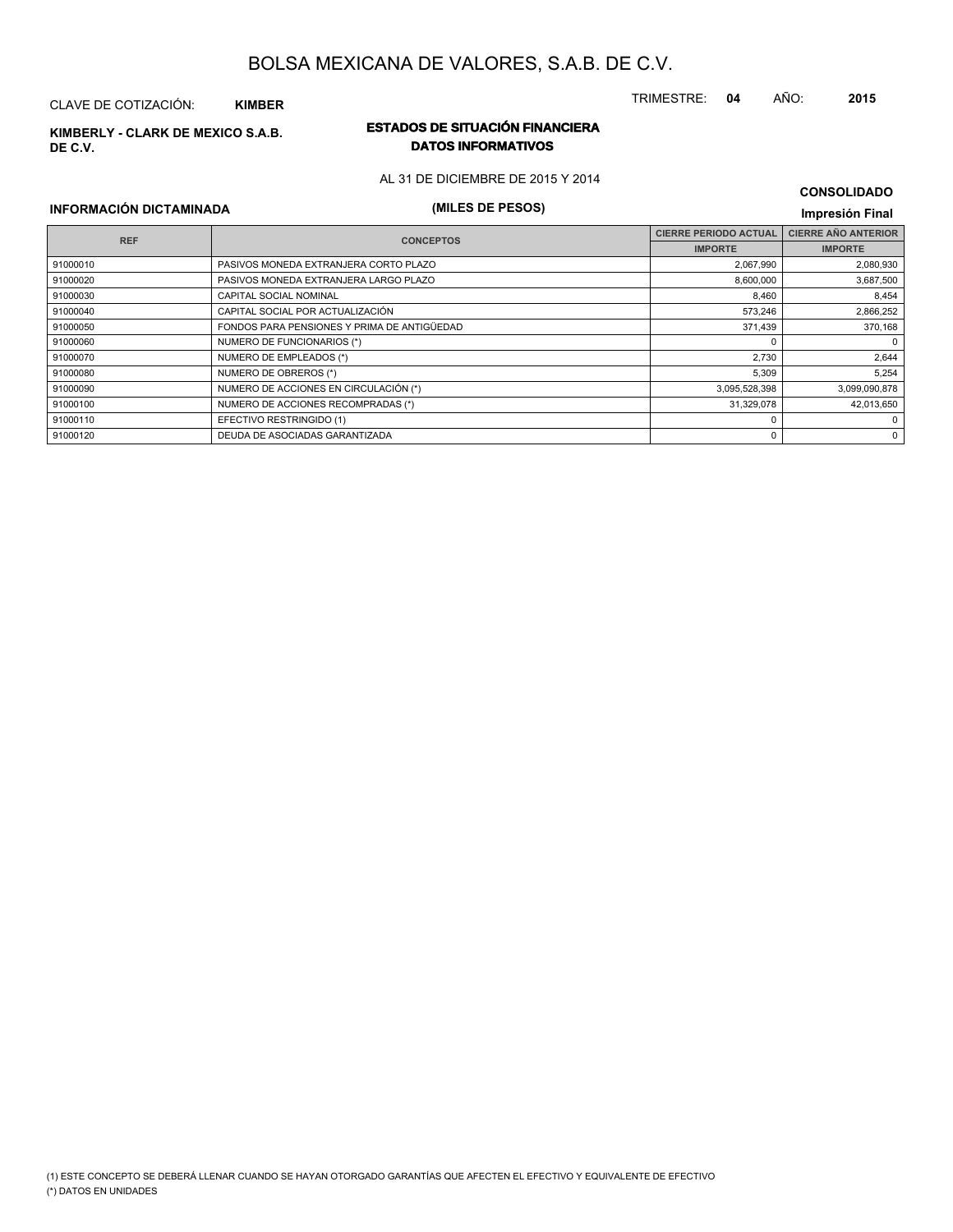**KIMBERLY - CLARK DE MEXICO S.A.B. DE C.V.** CLAVE DE COTIZACIÓN: **KIMBER** TRIMESTRE: **04** AÑO: **2015**

#### **ESTADOS DE RESULTADOS**

**CONSOLIDADO**

#### POR LOS PERIODOS DE DOCE Y TRES MESES TERMINADOS AL 31 DE DICIEMBRE DE 2015 Y 2014

| INFORMACIÓN DICTAMINADA |                                                                               | Impresión Final   |                  |                     |                  |
|-------------------------|-------------------------------------------------------------------------------|-------------------|------------------|---------------------|------------------|
|                         |                                                                               | <b>AÑO ACTUAL</b> |                  | <b>AÑO ANTERIOR</b> |                  |
| <b>REF</b>              | <b>CUENTA / SUBCUENTA</b>                                                     | <b>ACUMULADO</b>  | <b>TRIMESTRE</b> | <b>ACUMULADO</b>    | <b>TRIMESTRE</b> |
| 40010000                | <b>INGRESOS NETOS</b>                                                         | 32,206,234        | 8,483,110        | 29,106,853          | 7,638,264        |
| 40010010                | <b>SERVICIOS</b>                                                              | $\mathbf 0$       | $\mathbf 0$      | $\mathbf 0$         | $\mathbf 0$      |
| 40010020                | <b>VENTA DE BIENES</b>                                                        | 32,206,234        | 8,483,110        | 29,106,853          | 7,638,264        |
| 40010030                | <b>INTERESES</b>                                                              | $\mathbf 0$       | $\mathbf 0$      | $\mathbf 0$         | $\mathbf 0$      |
| 40010040                | <b>REGALIAS</b>                                                               | $\mathsf 0$       | $\mathbf 0$      | $\pmb{0}$           | $\pmb{0}$        |
| 40010050                | <b>DIVIDENDOS</b>                                                             | $\mathbf 0$       | $\Omega$         | $\mathbf 0$         | $\mathbf 0$      |
| 40010060                | ARRENDAMIENTO                                                                 | $\mathsf 0$       | $\mathbf 0$      | $\mathbf 0$         | $\pmb{0}$        |
| 40010061                | CONSTRUCCIÓN                                                                  | $\mathbf 0$       | $\mathbf 0$      | $\mathbf 0$         | $\mathbf 0$      |
| 40010070                | <b>OTROS</b>                                                                  | $\mathbf 0$       | $\Omega$         | $\Omega$            | $\mathbf 0$      |
| 40020000                | <b>COSTO DE VENTAS</b>                                                        | 19,778,457        | 5,146,385        | 18,379,732          | 4,866,364        |
| 40021000                | UTILIDAD (PÉRDIDA) BRUTA                                                      | 12,427,777        | 3,336,725        | 10,727,121          | 2,771,900        |
| 40030000                | <b>GASTOS GENERALES</b>                                                       | 5,289,686         | 1,355,431        | 4,857,069           | 1,273,179        |
| 40040000                | UTILIDAD (PÉRDIDA) ANTES DE OTROS INGRESOS Y GASTOS, NETO                     | 7,138,091         | 1,981,294        | 5,870,052           | 1,498,721        |
| 40050000                | OTROS INGRESOS Y (GASTOS), NETO                                               | $\mathbf 0$       | $\mathbf{0}$     | 0                   | $\mathbf 0$      |
| 40060000                | UTILIDAD (PÉRDIDA) DE OPERACIÓN (*)                                           | 7,138,091         | 1,981,294        | 5,870,052           | 1,498,721        |
| 40070000                | <b>INGRESOS FINANCIEROS</b>                                                   | 210,170           | 40,680           | 227,327             | 62,708           |
| 40070010                | <b>INTERESES GANADOS</b>                                                      | 206,687           | 42.193           | 227,327             | 62,708           |
| 40070020                | UTILIDAD POR FLUCTUACIÓN CAMBIARIA, NETO                                      | 3,483             | $-1,513$         | 0                   | $\mathbf 0$      |
| 40070030                | UTILIDAD POR DERIVADOS, NETO                                                  | $\mathsf 0$       | $\Omega$         | $\pmb{0}$           | $\mathsf 0$      |
| 40070040                | UTILIDAD POR CAMBIOS EN VALOR RAZONABLE DE INSTRUMENTOS<br><b>FINANCIEROS</b> | 0                 | $\Omega$         | $\mathbf 0$         | 0                |
| 40070050                | OTROS INGRESOS FINANCIEROS                                                    | $\mathbf 0$       | $\Omega$         | $\Omega$            | $\Omega$         |
| 40080000                | <b>GASTOS FINANCIEROS</b>                                                     | 1,075,526         | 274,731          | 1,023,380           | 331,044          |
| 40080010                | INTERESES DEVENGADOS A CARGO                                                  | 1,075,526         | 274,731          | 906,458             | 233,030          |
| 40080020                | PÉRDIDA POR FLUCTUACIÓN CAMBIARIA, NETO                                       | $\mathbf{0}$      | $\mathbf 0$      | 116,922             | 98,014           |
| 40080030                | PÉRDIDA POR DERIVADOS, NETO                                                   | $\mathsf 0$       | $\mathbf 0$      | $\mathbf 0$         | $\mathbf 0$      |
| 40080050                | PÉRDIDA POR CAMBIOS EN VALOR RAZONABLE DE INSTRUMENTOS<br><b>FINANCIEROS</b>  | $\mathbf 0$       | $\Omega$         | $\Omega$            | $\mathbf{0}$     |
| 40080060                | OTROS GASTOS FINANCIEROS                                                      | $\mathbf 0$       | $\mathbf 0$      | $\mathbf 0$         | 0                |
| 40090000                | <b>INGRESOS (GASTOS) FINANCIEROS NETO</b>                                     | -865,356          | -234,051         | -796,053            | -268,336         |
| 40100000                | PARTICIPACIÓN EN LOS RESULTADOS DE ASOCIADAS Y NEGOCIOS<br><b>CONJUNTOS</b>   | $\mathbf 0$       | $\Omega$         | $\Omega$            | $\mathbf 0$      |
| 40110000                | UTILIDAD (PÉRDIDA) ANTES DE IMPUESTOS A LA UTILIDAD                           | 6,272,735         | 1,747,243        | 5,073,999           | 1,230,385        |
| 40120000                | <b>IMPUESTOS A LA UTILIDAD</b>                                                | 1,940,202         | 536.051          | 1,529,881           | 344,926          |
| 40120010                | <b>IMPUESTO CAUSADO</b>                                                       | 2,254,961         | 611,343          | 1,515,768           | 337,675          |
| 40120020                | <b>IMPUESTO DIFERIDO</b>                                                      | $-314,759$        | $-75,292$        | 14,113              | 7,251            |
| 40130000                | UTILIDAD (PÉRDIDA) DE LAS OPERACIONES CONTINUAS                               | 4,332,533         | 1,211,192        | 3,544,118           | 885,459          |
| 40140000                | UTILIDAD (PÉRDIDA) DE LAS OPERACIONES DISCONTINUAS, NETO                      | $\pmb{0}$         | $\mathbf 0$      | $\mathbf 0$         | $\mathbf 0$      |
| 40150000                | UTILIDAD (PÉRDIDA) NETA                                                       | 4,332,533         | 1,211,192        | 3,544,118           | 885,459          |
| 40160000                | PARTICIPACIÓN NO CONTROLADORA EN LA UTILIDAD (PÉRDIDA) NETA                   | $\mathsf 0$       | $\mathbf 0$      | $\mathbf 0$         | $\Omega$         |
| 40170000                | PARTICIPACIÓN CONTROLADORA EN LA UTILIDAD (PÉRDIDA) NETA                      | 4,332,533         | 1,211,192        | 3.544.118           | 885.459          |
|                         |                                                                               |                   |                  |                     |                  |
| 40180000                | UTILIDAD (PÉRDIDA) NETA BÁSICA POR ACCIÓN                                     | 1.40              | 0.39             | 1.14                | 0.29             |
| 40190000                | UTILIDAD (PÉRDIDA) NETA POR ACCIÓN DILUIDA                                    | $\Omega$          | $\Omega$         | 0.00                | 0.00             |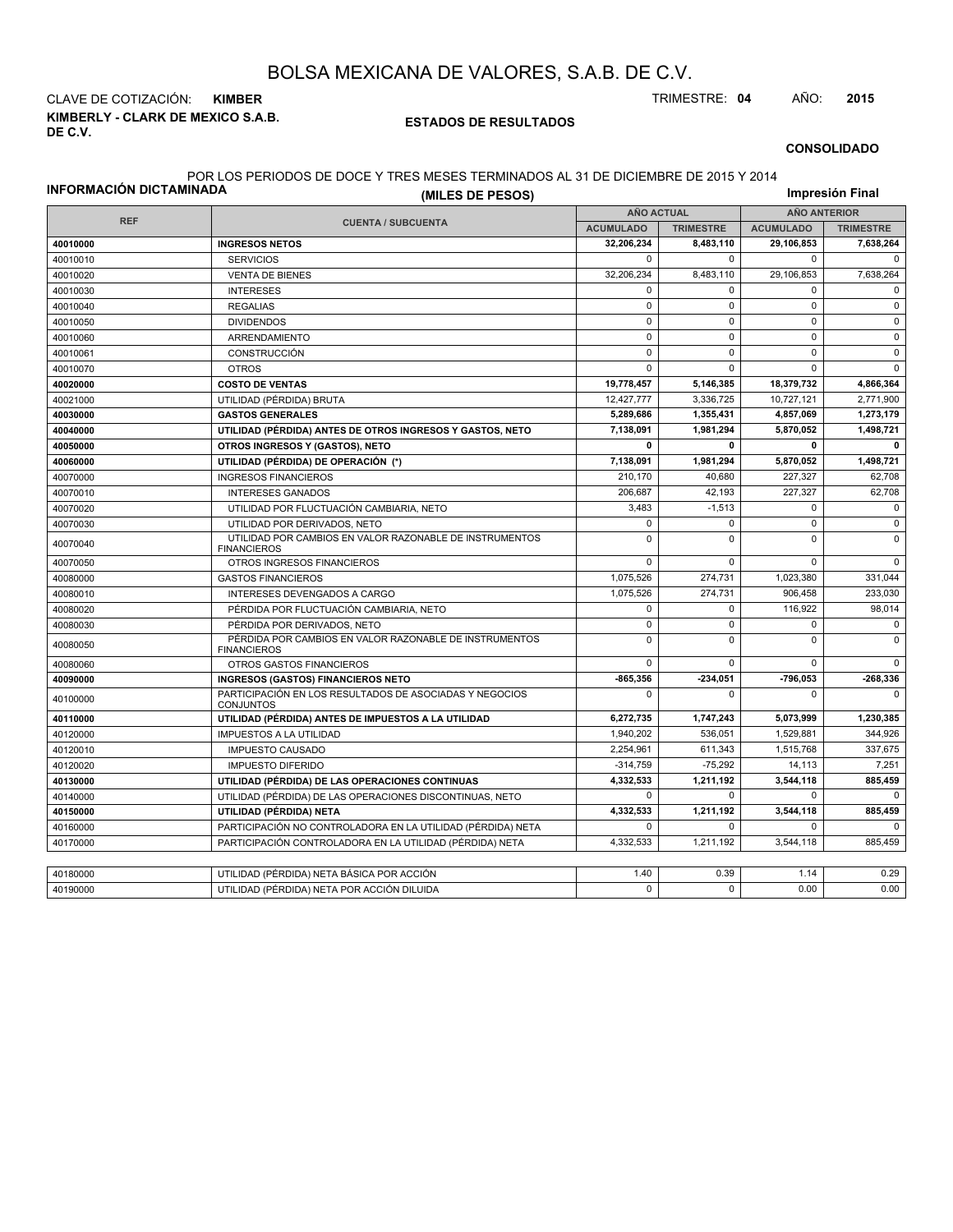**KIMBERLY - CLARK DE MEXICO S.A.B. DE C.V.** CLAVE DE COTIZACIÓN: **KIMBER** TRIMESTRE: **04** AÑO: **2015**

## **ESTADOS DEL RESULTADO INTEGRAL (NETOS DE IMPUESTOS)**

**CONSOLIDADO**

### **INFORMACIÓN DICTAMINADA** POR LOS PERIODOS DE DOCE Y TRES MESES TERMINADOS AL 31 DE DICIEMBRE DE 2015 Y 2014

| (MILES DE PESOS) | S MESES TERMINADOS AL 31 DE DICIEMBRE DE 2015 Y 2014. | Impresión Final |
|------------------|-------------------------------------------------------|-----------------|
|                  |                                                       |                 |

|          | <b>REF</b><br><b>CUENTA / SUBCUENTA</b>                                                         |                  | <b>AÑO ACTUAL</b> | <b>AÑO ANTERIOR</b> |                  |  |
|----------|-------------------------------------------------------------------------------------------------|------------------|-------------------|---------------------|------------------|--|
|          |                                                                                                 | <b>ACUMULADO</b> | <b>TRIMESTRE</b>  | <b>ACUMULADO</b>    | <b>TRIMESTRE</b> |  |
| 40200000 | UTILIDAD (PÉRDIDA) NETA                                                                         | 4,332,533        | 1,211,192         | 3,544,118           | 885,459          |  |
|          | PARTIDAS QUE NO SERAN RECLASIFICADAS A RESULTADOS                                               |                  |                   |                     |                  |  |
| 40210000 | GANANCIAS POR REVALUACIÓN DE PROPIEDADES                                                        | $\Omega$         | $\Omega$          |                     | 0                |  |
| 40220000 | GANANCIAS (PÉRDIDAS) ACTUARIALES POR OBLIGACIONES LABORALES                                     | $-9.909$         | $-9.909$          | $-31.340$           | $-31,340$        |  |
| 40220100 | PARTICIPACIÓN EN RESULTADOS POR REVALUACIÓN DE PROPIEDADES DE<br>ASOCIADAS Y NEGOCIOS CONJUNTOS | $\Omega$         | 0                 |                     | $\Omega$         |  |
|          | PARTIDAS QUE PUEDEN SER RECLASIFICADAS SUBSECUENTEMENTE A<br><b>RESULTADOS</b>                  |                  |                   |                     |                  |  |
| 40230000 | RESULTADO POR CONVERSIÓN DE MONEDAS EXTRANJERAS                                                 | $\Omega$         | $-171,434$        | 137,706             | 106,849          |  |
| 40240000 | CAMBIOS EN LA VALUACIÓN DE ACTIVOS FINANCIEROS DISPONIBLES PARA<br><b>SU VENTA</b>              | $\Omega$         |                   |                     | <sup>0</sup>     |  |
| 40250000 | CAMBIOS EN LA VALUACIÓN DE INSTRUMENTOS FINANCIEROS DERIVADOS                                   | 179,167          | $-5.445$          | 7.054               | 27,843           |  |
| 40260000 | CAMBIOS EN EL VALOR RAZONABLE DE OTROS ACTIVOS                                                  | n                | $\Omega$          |                     | $\Omega$         |  |
| 40270000 | PARTICIPACIÓN EN OTROS RESULTADOS INTEGRALES DE ASOCIADAS Y<br>NEGOCIOS CONJUNTOS               | $\Omega$         | <sup>0</sup>      |                     | $\Omega$         |  |
| 40280000 | OTROS RESULTADOS INTEGRALES                                                                     | 0                | $\Omega$          |                     | 0                |  |
| 40290000 | TOTAL DE OTROS RESULTADOS INTEGRALES                                                            | 169,258          | -186,788          | 113,420             | 103,352          |  |
|          |                                                                                                 |                  |                   |                     |                  |  |
| 40300000 | UTILIDAD (PÉRDIDA) INTEGRAL                                                                     | 4,501,791        | 1,024,404         | 3,657,538           | 988,811          |  |
|          | UTILIDAD (DÉDDIDA) INTECDAL ATOIDUIDLE A LA DADTICIDACIÓN NO                                    | $\sim$           | $\sim$            |                     | $\sim$           |  |

| 40300000 | UTILIDAD (PÉRDIDA) INTEGRAL                                                  | 4.501.791 | 1.024.404 | 3.657.538 | 988.811 |
|----------|------------------------------------------------------------------------------|-----------|-----------|-----------|---------|
| 40320000 | UTILIDAD (PÉRDIDA) INTEGRAL ATRIBUIBLE A LA PARTICIPACIÓN NO<br>CONTROLADORA |           |           |           |         |
| 40310000 | UTILIDAD (PERDIDA) INTEGRAL ATRIBUIBLE A LA PARTICIPACIÓN<br>CONTROLADORA    | 4.501.791 | 1.024.404 | 3.657.538 | 988.811 |
|          |                                                                              |           |           |           |         |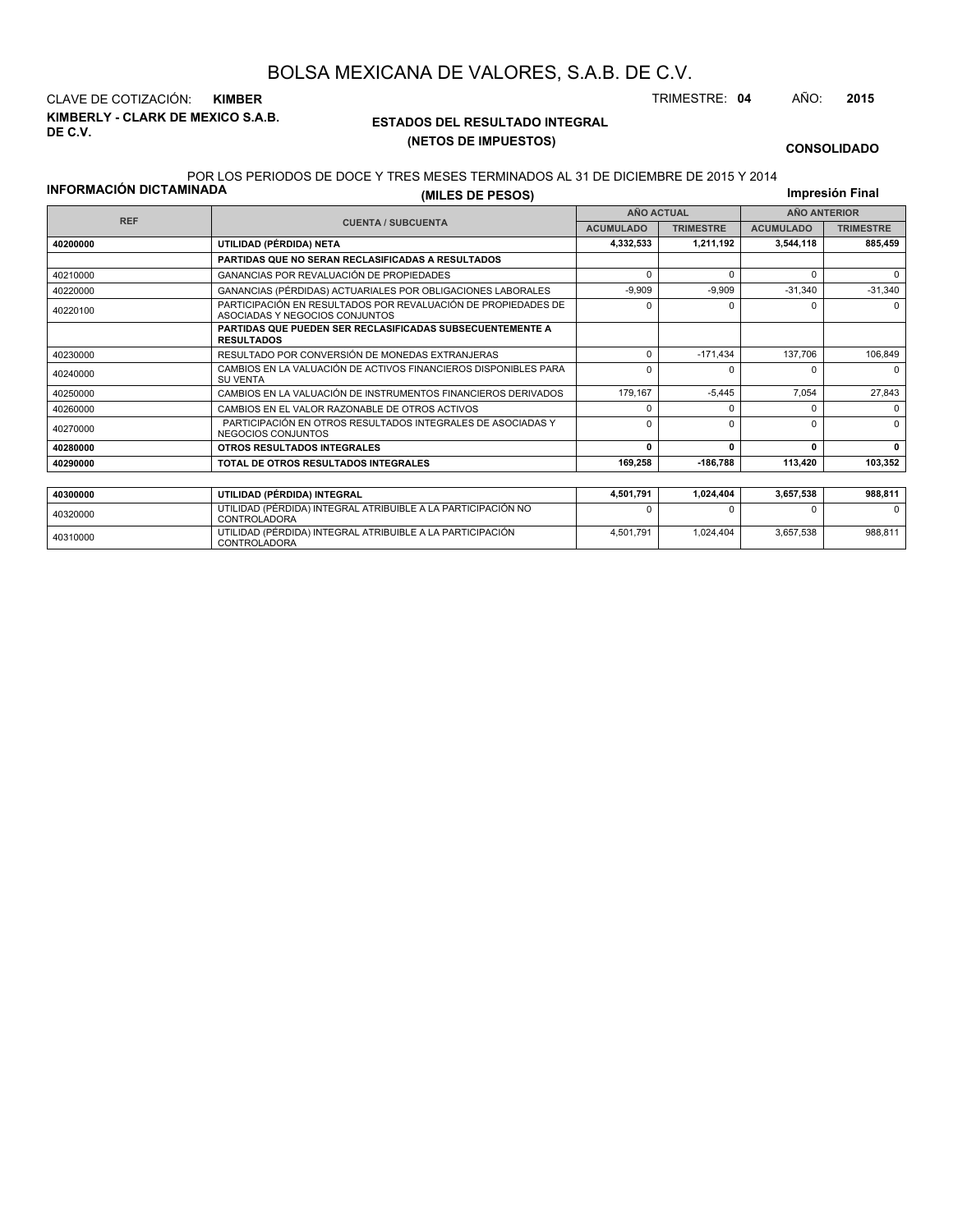**KIMBERLY - CLARK DE MEXICO S.A.B. DE C.V.** CLAVE DE COTIZACIÓN: **KIMBER** TRIMESTRE: **04** AÑO: **2015**

### **ESTADOS DE RESULTADOS DATOS INFORMATIVOS**

**CONSOLIDADO**

#### POR LOS PERIODOS DE DOCE Y TRES MESES TERMINADOS AL 31 DE DICIEMBRE DE 2015 Y 2014

| <b>INFORMACIÓN DICTAMINADA</b> |                                       | Impresión Final  |                  |                     |                  |  |
|--------------------------------|---------------------------------------|------------------|------------------|---------------------|------------------|--|
| <b>REF</b>                     |                                       | ANO ACTUAL       |                  | <b>ANO ANTERIOR</b> |                  |  |
|                                | <b>CUENTA / SUBCUENTA</b>             | <b>ACUMULADO</b> | <b>TRIMESTRE</b> | <b>ACUMULADO</b>    | <b>TRIMESTRE</b> |  |
| 92000010                       | DEPRECIACIÓN Y AMORTIZACIÓN OPERATIVA | 1.664.773        | 395.438          | 1.616.000           | 408,432          |  |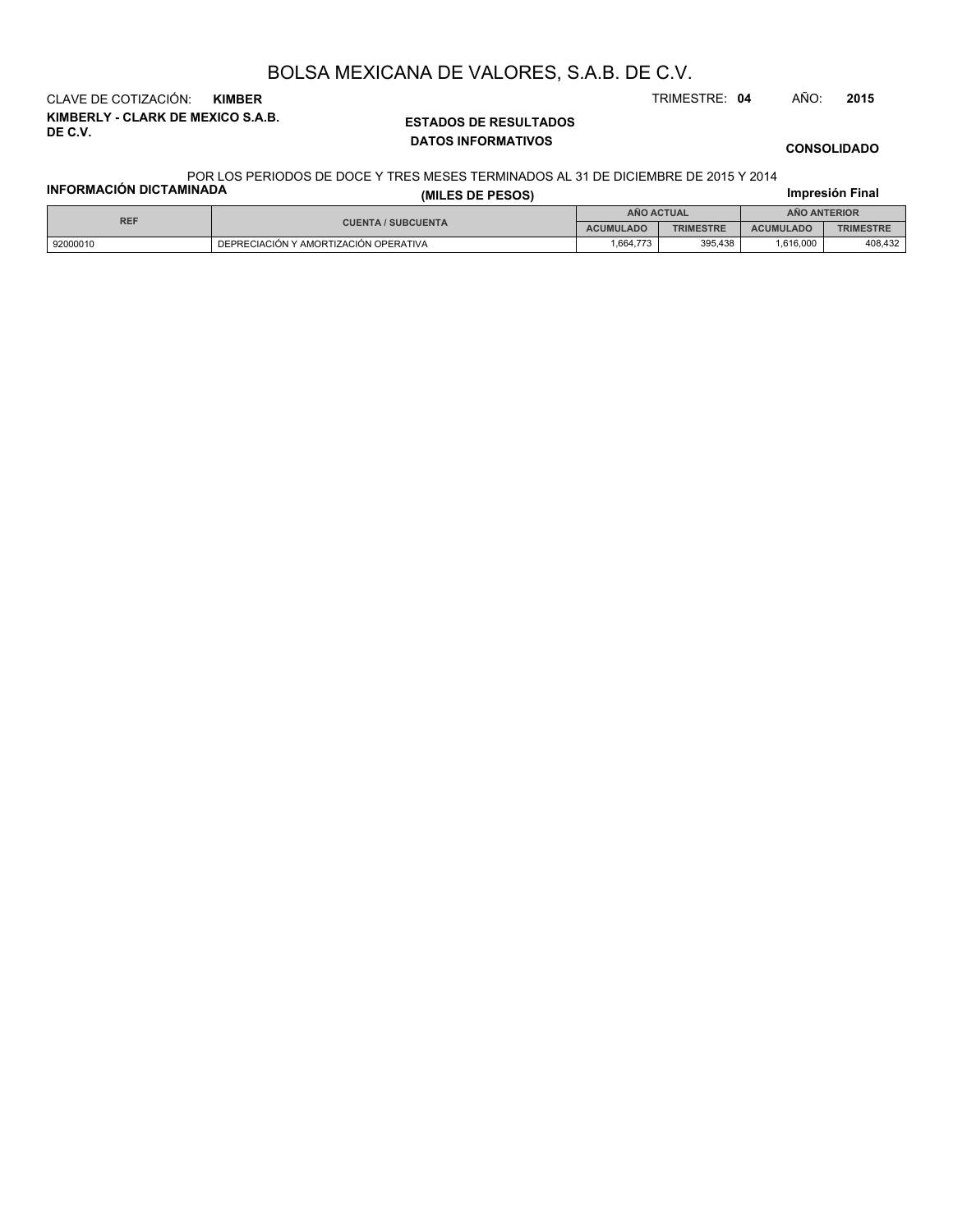**KIMBERLY - CLARK DE MEXICO S.A.B. DE C.V.** CLAVE DE COTIZACIÓN: **KIMBER** TRIMESTRE: **04** AÑO: **2015**

## **ESTADOS DE RESULTADOS DATOS INFORMATIVOS (12 MESES)**

**CONSOLIDADO**

#### POR LOS PERIODOS DE DOCE MESES TERMINADOS EL 31 DE DICIEMBRE DE 2015 Y 2014

**INFORMACIÓN DICTAMINADA**

**(MILES DE PESOS)**

**Impresión Final**

| <b>REF</b> |                                                              | <b>AÑO</b>    |                 |  |  |
|------------|--------------------------------------------------------------|---------------|-----------------|--|--|
|            | <b>CUENTA / SUBCUENTA</b>                                    | <b>ACTUAL</b> | <b>ANTERIOR</b> |  |  |
| 92000030   | INGRESOS NETOS (**)                                          | 32,206,234    | 29,106,853      |  |  |
| 92000040   | UTILIDAD (PÉRDIDA) DE OPERACIÓN (**)                         | 7.138.091     | 5.870.052       |  |  |
| 92000060   | UTILIDAD (PÉRDIDA) NETA (**)                                 | 4.332.533     | 3.544.118       |  |  |
| 92000050   | PARTICIPACIÓN CONTROLADORA EN LA UTILIDAD (PÉRDIDA) NETA(**) | 4.332.533     | 3.544.118       |  |  |
| 92000070   | DEPRECIACIÓN Y AMORTIZACIÓN OPERATIVA (**)                   | 1,664,773     | 1.616.000       |  |  |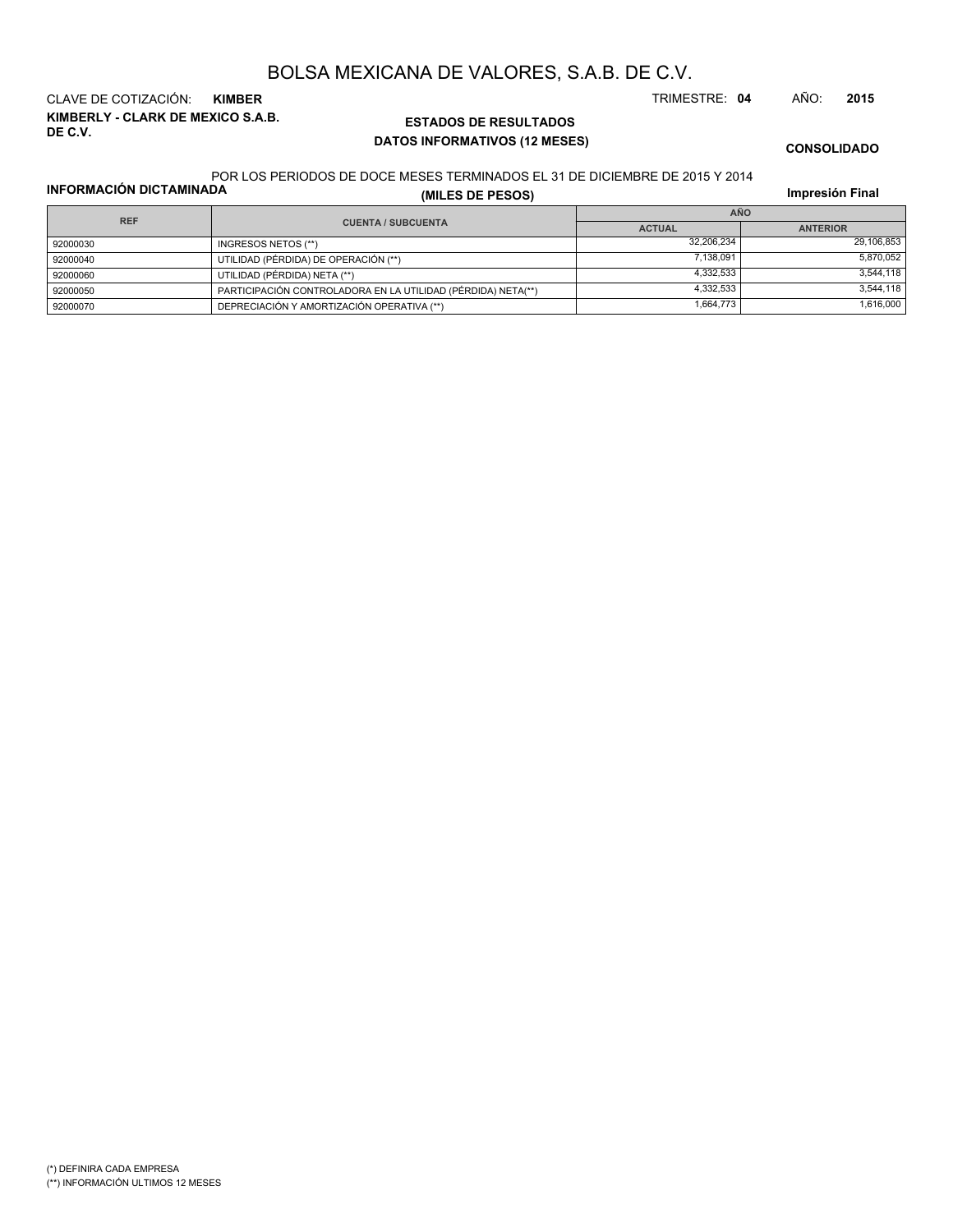CLAVE DE COTIZACIÓN:**KIMBER**: KIMBER TRIMESTRE:

**KIMBERLY - CLARK DE MEXICO S.A.B. DE C.V.**

### **ESTADOS DE CAMBIOS EN EL CAPITALCONTABLE(MILES DE PESOS)**

#### TRIMESTRE: 04 AÑO: **<sup>2015</sup>**

**CONSOLIDADO**

### **INFORMACIÓN DICTAMINADA**

**Impresión Final**

|                                                                     |                       |                                       |                                                         | <b>APORTACIONES</b>                                         |                                           |              | UTILIDADES O PÉRDIDAS<br><b>ACUMULADAS</b>                               | <b>OTROS</b><br><b>RESULTADOS</b>                                        |                                             |                                                          |                                            |
|---------------------------------------------------------------------|-----------------------|---------------------------------------|---------------------------------------------------------|-------------------------------------------------------------|-------------------------------------------|--------------|--------------------------------------------------------------------------|--------------------------------------------------------------------------|---------------------------------------------|----------------------------------------------------------|--------------------------------------------|
| <b>CONCEPTOS</b>                                                    | <b>CAPITAL SOCIAL</b> | <b>ACCIONES</b><br><b>RECOMPRADAS</b> | <b>PRIMA EN</b><br><b>EMISIÓN DE</b><br><b>ACCIONES</b> | <b>PARA FUTUROS</b><br><b>AUMENTOS DE</b><br><b>CAPITAL</b> | <b>OTRO CAPITAL</b><br><b>CONTRIBUIDO</b> |              | <b>UTILIDADES</b><br><b>RETENIDAS</b><br>(PÉRDIDAS<br><b>ACUMULADAS)</b> | <b>INTEGRALES</b><br><b>ACUMULADOS</b><br>(NETOS DE<br><b>IMPUESTOS)</b> | <b>PARTICIPACIÓN</b><br><b>CONTROLADORA</b> | <b>PARTICIPACIÓN</b><br><b>NO</b><br><b>CONTROLADORA</b> | <b>TOTAL DE CAPITAL</b><br><b>CONTABLE</b> |
| SALDO INICIAL AL 1 DE ENERO DEL 2014                                | 2,900,918             | $\mathbf{0}$                          |                                                         |                                                             | $\mathbf{0}$                              | $\mathbf{0}$ | 5,847,545                                                                | $-161, 148$                                                              | 8,587,315                                   | $\pmb{0}$                                                | 8,587,315                                  |
| AJUSTES RETROSPECTIVOS                                              |                       |                                       |                                                         |                                                             |                                           |              |                                                                          | $\Omega$                                                                 | C                                           | $\Omega$                                                 |                                            |
| APLICACIÓN DE OTROS RESULTADOS<br>INTEGRALES A UTILIDADES RETENIDAS |                       |                                       |                                                         |                                                             |                                           |              |                                                                          |                                                                          |                                             |                                                          |                                            |
| CONSTITUCIÓN DE RESERVAS                                            |                       |                                       |                                                         |                                                             |                                           |              |                                                                          |                                                                          | C                                           |                                                          |                                            |
| DIVIDENDOS DECRETADOS                                               |                       |                                       |                                                         |                                                             |                                           |              | $-4,377,600$                                                             | $\Omega$                                                                 | $-4,377,600$                                |                                                          | $-4,377,600$                               |
| (DISMINUCIÓN) AUMENTOS DE CAPITAL                                   |                       |                                       |                                                         |                                                             |                                           |              |                                                                          | $\Omega$                                                                 | $\Omega$                                    |                                                          | $\Omega$                                   |
| RECOMPRA DE ACCIONES                                                | $-26,212$             |                                       |                                                         |                                                             |                                           |              | $-907,419$                                                               | $\Omega$                                                                 | $-933,631$                                  |                                                          | $-933,631$                                 |
| (DISMINUCIÓN) AUMENTO EN PRIMA EN<br><b>EMISIÓN DE ACCIONES</b>     | $\Omega$              |                                       |                                                         |                                                             |                                           |              |                                                                          | $\Omega$                                                                 | c                                           |                                                          |                                            |
| (DISMINUCIÓN) AUMENTO DE LA<br>PARTICIPACIÓN NO CONTROLADORA        |                       |                                       |                                                         |                                                             |                                           |              |                                                                          |                                                                          |                                             |                                                          |                                            |
| OTROS MOVIMIENTOS                                                   |                       |                                       |                                                         |                                                             |                                           |              |                                                                          |                                                                          | $\Omega$                                    |                                                          |                                            |
| RESULTADO INTEGRAL                                                  | $\Omega$              |                                       |                                                         |                                                             |                                           | $\Omega$     | 3,544,118                                                                | 113,420                                                                  | 3,657,538                                   | $\circ$                                                  | 3,657,538                                  |
| SALDO FINAL AL 31 DE DICIEMBRE DEL 2014                             | 2,874,706             | $\mathbf{0}$                          | $\Omega$                                                | $\mathbf{0}$                                                | $\mathbf{0}$                              | $\Omega$     | 4,106,644                                                                | $-47,728$                                                                | 6,933,622                                   | $\mathbf{0}$                                             | 6,933,622                                  |
| SALDO INICIAL AL 1 DE ENERO DEL 2015                                | 2,874,706             |                                       |                                                         |                                                             | $\mathbf{r}$                              |              | 4,106,644                                                                | $-47,728$                                                                | 6,933,622                                   | $\mathbf 0$                                              | 6,933,622                                  |
| AJUSTES RETROSPECTIVOS                                              |                       |                                       |                                                         |                                                             |                                           |              |                                                                          |                                                                          | $\Omega$                                    | $\Omega$                                                 |                                            |
| APLICACIÓN DE OTROS RESULTADOS<br>INTEGRALES A UTILIDADES RETENIDAS |                       |                                       |                                                         |                                                             |                                           |              |                                                                          |                                                                          |                                             |                                                          |                                            |
| CONSTITUCIÓN DE RESERVAS                                            | $\Omega$              |                                       |                                                         |                                                             |                                           |              |                                                                          |                                                                          | $\Omega$                                    |                                                          |                                            |
| DIVIDENDOS DECRETADOS                                               |                       |                                       |                                                         |                                                             |                                           |              | $-2,293,327$                                                             | $\Omega$                                                                 | $-2,293,327$                                |                                                          | $-2,293,327$                               |
| (DISMINUCIÓN) AUMENTOS DE CAPITAL                                   | $-2,289,696$          |                                       |                                                         |                                                             |                                           |              |                                                                          | $\Omega$                                                                 | $-2,289,696$                                |                                                          | $-2,289,696$                               |
| RECOMPRA DE ACCIONES                                                | $-3,304$              |                                       |                                                         |                                                             |                                           |              | $-111,548$                                                               | $\Omega$                                                                 | $-114,852$                                  |                                                          | $-114,852$                                 |
| (DISMINUCIÓN) AUMENTO EN PRIMA EN<br>EMISIÓN DE ACCIONES            |                       |                                       |                                                         |                                                             |                                           |              |                                                                          |                                                                          |                                             |                                                          |                                            |
| (DISMINUCIÓN) AUMENTO DE LA<br>PARTICIPACIÓN NO CONTROLADORA        | $\Omega$              |                                       |                                                         |                                                             |                                           |              |                                                                          |                                                                          |                                             |                                                          |                                            |
| OTROS MOVIMIENTOS                                                   |                       |                                       |                                                         |                                                             |                                           |              |                                                                          |                                                                          |                                             |                                                          |                                            |
| RESULTADO INTEGRAL                                                  |                       |                                       |                                                         |                                                             |                                           |              | 4,332,533                                                                | 169,258                                                                  | 4,501,791                                   |                                                          | 4,501,791                                  |
| SALDO FINAL AL 31 DE DICIEMBRE DEL 2015                             | 581,706               |                                       |                                                         |                                                             |                                           |              | 6,034,302                                                                | 121,530                                                                  | 6,737,538                                   | $\mathbf 0$                                              | 6,737,538                                  |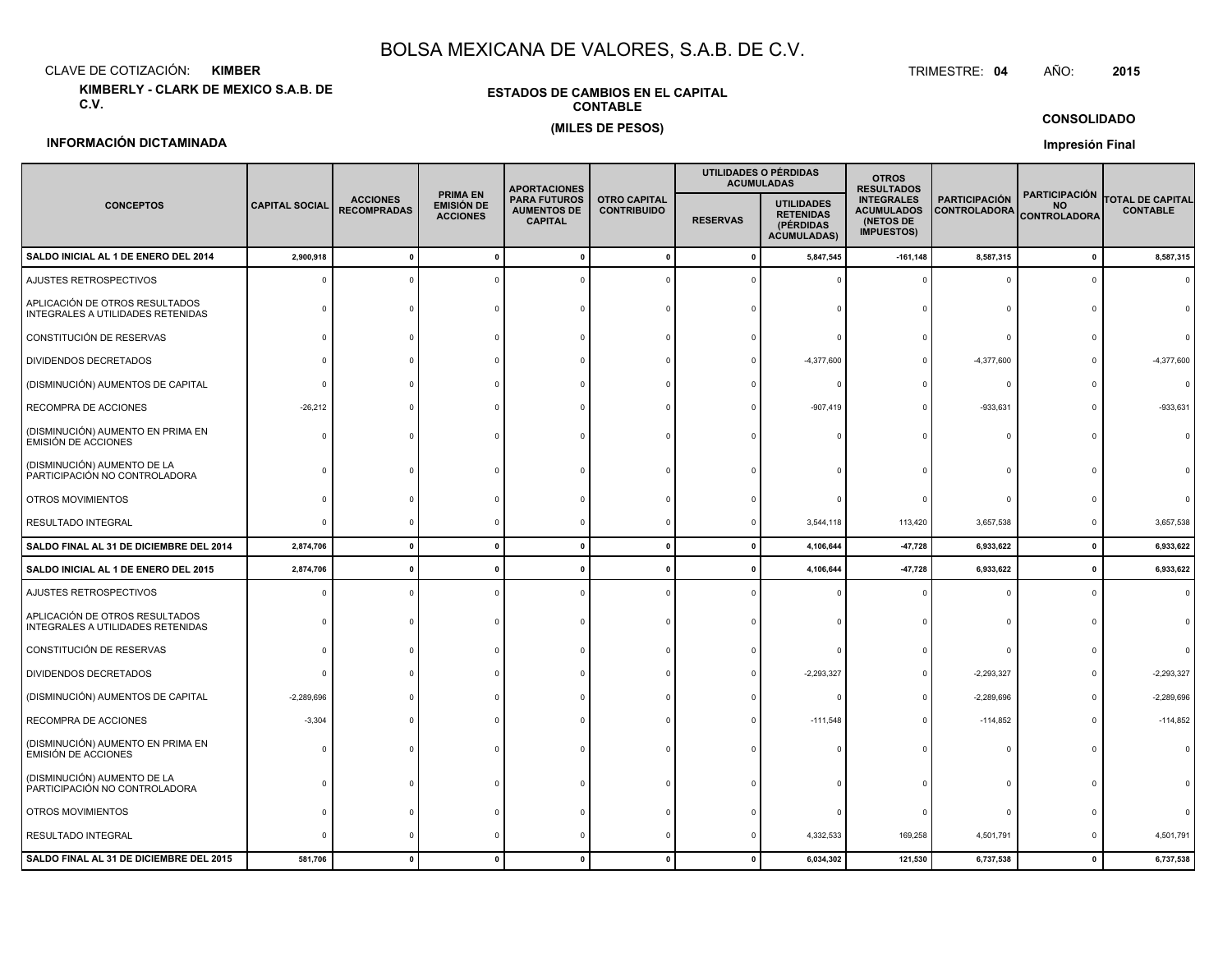TRIMESTRE: **04** AÑO: **2015**

**INDIRECTO) KIMBERLY - CLARK DE MEXICO S.A.B. DE C.V.**

CLAVE DE COTIZACIÓN: **KIMBER**

# **ESTADOS DE FLUJOS DE EFECTIVO (METODO**

POR LOS PERIODOS DE DOCE MESES TERMINADOS EL 31 DE DICIEMBRE DE

2015 Y 2014

**INFORMACIÓN DICTAMINADA (MILES DE PESOS) Impresión Final**

**CONSOLIDADO**

| <b>REF</b>                           | <b>CUENTA/SUBCUENTA</b>                                                                         | <b>AÑO ACTUAL</b><br><b>IMPORTE</b> | <b>AÑO ANTERIOR</b><br><b>IMPORTE</b> |
|--------------------------------------|-------------------------------------------------------------------------------------------------|-------------------------------------|---------------------------------------|
| <b>ACTIVIDADES DE OPERACIÓN</b>      |                                                                                                 |                                     |                                       |
| 50010000                             | UTILIDAD (PÉRDIDA) NETA ANTES DE IMPUESTOS A LA UTILIDAD                                        | 6,272,735                           | 5,073,999                             |
| 50020000                             | +(-) PARTIDAS SIN IMPACTO EN EL EFECTIVO                                                        | $\mathbf 0$                         | 0                                     |
| 50020010                             | + ESTIMACIÓN DEL PERIODO                                                                        | $\mathbf 0$                         | $\mathbf 0$                           |
| 50020020                             | +PROVISIÓN DEL PERIODO                                                                          | $\mathbf 0$                         | 0                                     |
| 50020030                             | + (-) OTRAS PARTIDAS NO REALIZADAS                                                              | $\Omega$                            | $\mathbf 0$                           |
| 50030000                             | +(-) PARTIDAS RELACIONADAS CON ACTIVIDADES DE INVERSIÓN                                         | 1,664,773                           | 1,616,000                             |
| 50030010                             | + DEPRECIACIÓN Y AMORTIZACIÓN DEL PERIODO                                                       | 1,664,773                           | 1,616,000                             |
| 50030020                             | (-) + UTILIDAD O PERDIDA EN VENTA DE PROPIEDADES PLANTA Y EQUIPO                                | $\mathbf 0$                         | $\mathbf 0$                           |
| 50030030                             | +(-) PÉRDIDA (REVERSIÓN) POR DETERIORO                                                          | $\mathbf 0$                         | $\mathbf 0$                           |
| 50030040                             | (-)+PARTICIPACIÓN EN ASOCIADAS Y NEGOCIOS CONJUNTOS                                             | $\mathbf 0$                         | 0                                     |
| 50030050                             | (-)DIVIDENDOS COBRADOS                                                                          | $\mathbf 0$                         | 0                                     |
| 50030060                             | (-)INTERESES A FAVOR                                                                            | $\mathbf 0$                         | 0                                     |
| 50030070                             | (-)FLUCTUACIÓN CAMBIARIA                                                                        | $\mathbf 0$                         | 0                                     |
| 50030080                             | (-) +OTRAS PARTIDAS                                                                             | $\Omega$                            | $\mathbf 0$                           |
| 50040000                             | +(-) PARTIDAS RELACIONADAS CON ACTIVIDADES DE FINANCIAMIENTO                                    | 865,356                             | 796,053                               |
| 50040010                             | (+)INTERESES DEVENGADOS A CARGO                                                                 | 868,839                             | 679,131                               |
| 50040020                             | (+)FLUCTUACIÓN CAMBIARIA                                                                        | $-3,483$                            | 116,922                               |
| 50040030                             | (+)OPERACIONES FINANCIERAS DE DERIVADOS                                                         | $\Omega$                            | 0                                     |
| 50040040                             | + (-) OTRAS PARTIDAS                                                                            | $\Omega$                            | $\Omega$                              |
| 50050000                             | FLUJO DERIVADO DEL RESULTADO ANTES DE IMPUESTOS A LA UTILIDAD                                   | 8,802,864                           | 7,486,052                             |
| 50060000                             | FLUJOS GENERADOS O UTILIZADOS EN LA OPERACIÓN                                                   | $-1,499,472$                        | $-2,021,401$                          |
| 50060010                             | + (-) DECREMENTO (INCREMENTO) EN CLIENTES                                                       | 318,877                             | $-166,637$                            |
| 50060020                             | + (-) DECREMENTO (INCREMENTO) EN INVENTARIOS                                                    | $-339,152$                          | $-42,823$                             |
| 50060030                             | + (-) DECREMENTO (INCREMENTO) EN OTRAS CUENTAS POR COBRAR Y OTROS ACTIVOS<br><b>CIRCULANTES</b> | $-31,438$                           | 47,885                                |
| 50060040                             | + (-) INCREMENTO (DECREMENTO) EN PROVEEDORES                                                    | $-71,731$                           | $-84,870$                             |
| 50060050                             | + (-) INCREMENTO (DECREMENTO) EN OTROS PASIVOS                                                  | 355,074                             | 10,563                                |
| 50060060                             | + (-)IMPUESTOS A LA UTILIDAD PAGADOS O DEVUELTOS                                                | $-1,731,102$                        | $-1,785,519$                          |
| 50070000                             | FLUJOS NETOS DE EFECTIVO DE ACTIVIDADES DE OPERACIÓN                                            | 7,303,392                           | 5,464,651                             |
| <b>ACTIVIDADES DE INVERSIÓN</b>      |                                                                                                 |                                     |                                       |
| 50080000                             | FLUJOS NETOS DE EFECTIVO DE ACTIVIDADES DE INVERSIÓN                                            | $-1,318,270$                        | $-1,628,227$                          |
| 50080010                             | (-)INVERSIONES CON CARÁCTER PERMANENTE                                                          | $\mathbf 0$                         | $\mathbf 0$                           |
| 50080020                             | +DISPOSICIONES DE INVERSIONES CON CARÁCTER PERMANENTE                                           | $\Omega$                            | $\mathbf 0$                           |
| 50080030                             | (-)INVERSION EN PROPIEDADES, PLANTA Y EQUIPO                                                    | $-1,318,384$                        | $-1,644,889$                          |
| 50080040                             | +VENTA DE PROPIEDADES, PLANTA Y EQUIPO                                                          | $\mathbf 0$                         | $\mathbf 0$                           |
| 50080050                             | (-) INVERSIONES TEMPORALES                                                                      | $\mathbf 0$                         | $\mathbf 0$                           |
| 50080060                             | +DISPOSICION DE INVERSIONES TEMPORALES                                                          | $\mathbf 0$                         | 0                                     |
| 50080070                             | (-)INVERSION EN ACTIVOS INTANGIBLES                                                             | $\mathbf 0$                         | $\mathbf 0$                           |
| 50080080                             | +DISPOSICION DE ACTIVOS INTANGIBLES                                                             | $\mathbf 0$                         | $\mathbf 0$                           |
| 50080090                             | (-)ADQUISICIONES DE NEGOCIOS                                                                    | $\mathbf 0$                         | 0                                     |
| 50080100                             | +DISPOSICIONES DE NEGOCIOS                                                                      | $\mathbf 0$                         | $\mathbf 0$                           |
| 50080110                             | +DIVIDENDOS COBRADOS                                                                            | $\mathbf 0$                         | $\mathbf 0$                           |
| 50080120                             | +INTERESES COBRADOS                                                                             | 0                                   | 0                                     |
| 50080130                             | +(-) DECREMENTO (INCREMENTO) ANTICIPOS Y PRESTAMOS A TERCEROS                                   | $\mathbf 0$                         | $\mathbf 0$                           |
| 50080140                             | + (-) OTRAS PARTIDAS                                                                            | 114                                 | 16,662                                |
| <b>ACTIVIDADES DE FINANCIAMIENTO</b> |                                                                                                 |                                     |                                       |
| 50090000                             | FLUJOS NETOS DE EFECTIVO DE ACTIVIDADES DE FINANCIAMIENTO                                       | $-3,361,743$                        | $-4,279,524$                          |
| 50090010                             | + FINANCIAMIENTOS BANCARIOS                                                                     | $\mathbf 0$                         | $\mathbf 0$                           |
| 50090020                             | + FINANCIAMIENTOS BURSÁTILES                                                                    | 3,683,442<br>$\mathbf 0$            | 4,018,398                             |
| 50090030                             | + OTROS FINANCIAMIENTOS                                                                         |                                     | 0                                     |
| 50090040                             | (-) AMORTIZACIÓN DE FINANCIAMIENTOS BANCARIOS<br>(-) AMORTIZACIÓN DE FINANCIAMIENTOS BURSÁTILES | $\mathbf 0$                         | $\mathbf 0$                           |
| 50090050<br>50090060                 | (-) AMORTIZACIÓN DE OTROS FINANCIAMIENTOS                                                       | $-1,500,000$<br>$\Omega$            | $-2,300,000$<br>0                     |
| 50090070                             | + (-) INCREMENTO (DECREMENTO) EN EL CAPITAL SOCIAL                                              | $-2,289,696$                        | $\mathbf 0$                           |
| 50090080                             | (-) DIVIDENDOS PAGADOS                                                                          | $-2,293,327$                        | $-4,377,600$                          |
| 50090090                             | + PRIMA EN EMISIÓN DE ACCIONES                                                                  | $\mathbf 0$                         | 0                                     |
| 50090100                             | + APORTACIONES PARA FUTUROS AUMENTOS DE CAPITAL                                                 | $\mathbf 0$                         | $\mathbf 0$                           |
| 50090110                             | (-)INTERESES PAGADOS                                                                            | $-818,776$                          | $-662,044$                            |
| 50090120                             | (-)RECOMPRA DE ACCIONES                                                                         | $-114,852$                          | $-933,631$                            |
| 50090130                             | + (-) OTRAS PARTIDAS                                                                            | $-28,534$                           | $-24,647$                             |
|                                      |                                                                                                 |                                     |                                       |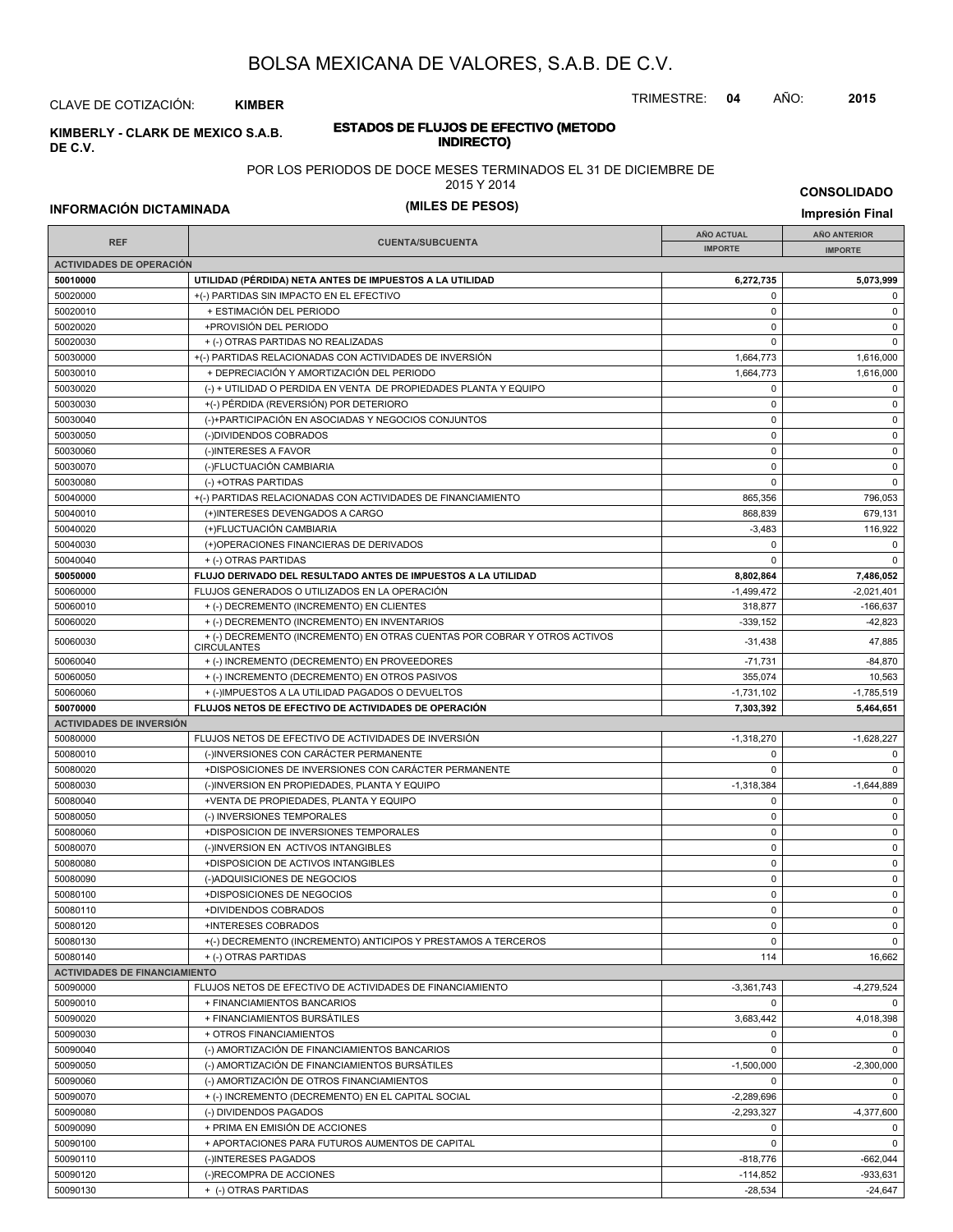#### CLAVE DE COTIZACIÓN: **KIMBER**

**INDERLY - CLARK DE MEXICO S.A.B. ESTADOS DE FLUJOS DE EFE**<br>INDIRECTO **DE C.V.**

# **ESTADOS DE FLUJOS DE EFECTIVO (METODO**

POR LOS PERIODOS DE DOCE MESES TERMINADOS EL 31 DE DICIEMBRE DE

2015 Y 2014

## **INFORMACIÓN DICTAMINADA (MILES DE PESOS) Impresión Final**

**IMPRESIÓN FINAL EN EN ENCLORED EN EL ENCLORED EN EL ENCLORED EN EL ENCLORED EN EL ENCLORED EN EL ENCLORED EN EL ENCLORED EN EL ENCLORED EN EL ENCLORED EN EL ENCLORED EN EL ENCLORED EN EL ENCLORED EN EL ENCLORED EN EL ENCL AÑO ACTUAL IMPORTE IMPORTE REF AÑO ANTERIOR IMPORTE INCREMENTO (DISMINUCION) DE EFECTIVO Y EQUIVALENTES DE EFECTIVO 1,623,379 2,623,379 -443,100 50110000 CAMBIOS EN EL VALOR DEL EFECTIVO Y EQUIVALENTES DE EFECTIVO <b>102,397 102,397 102,397** 50120000 EFECTIVO Y EQUIVALENTES DE EFECTIVO AL PRINCIPIO DEL PERIODO 5,049,547 5,390,250 **50130000 EFECTIVO Y EQUIVALENTES DE EFECTIVO AL FINAL DEL PERIODO 7,933,699 5,049,547**

## **CONSOLIDADO**

TRIMESTRE: **04** AÑO: **2015**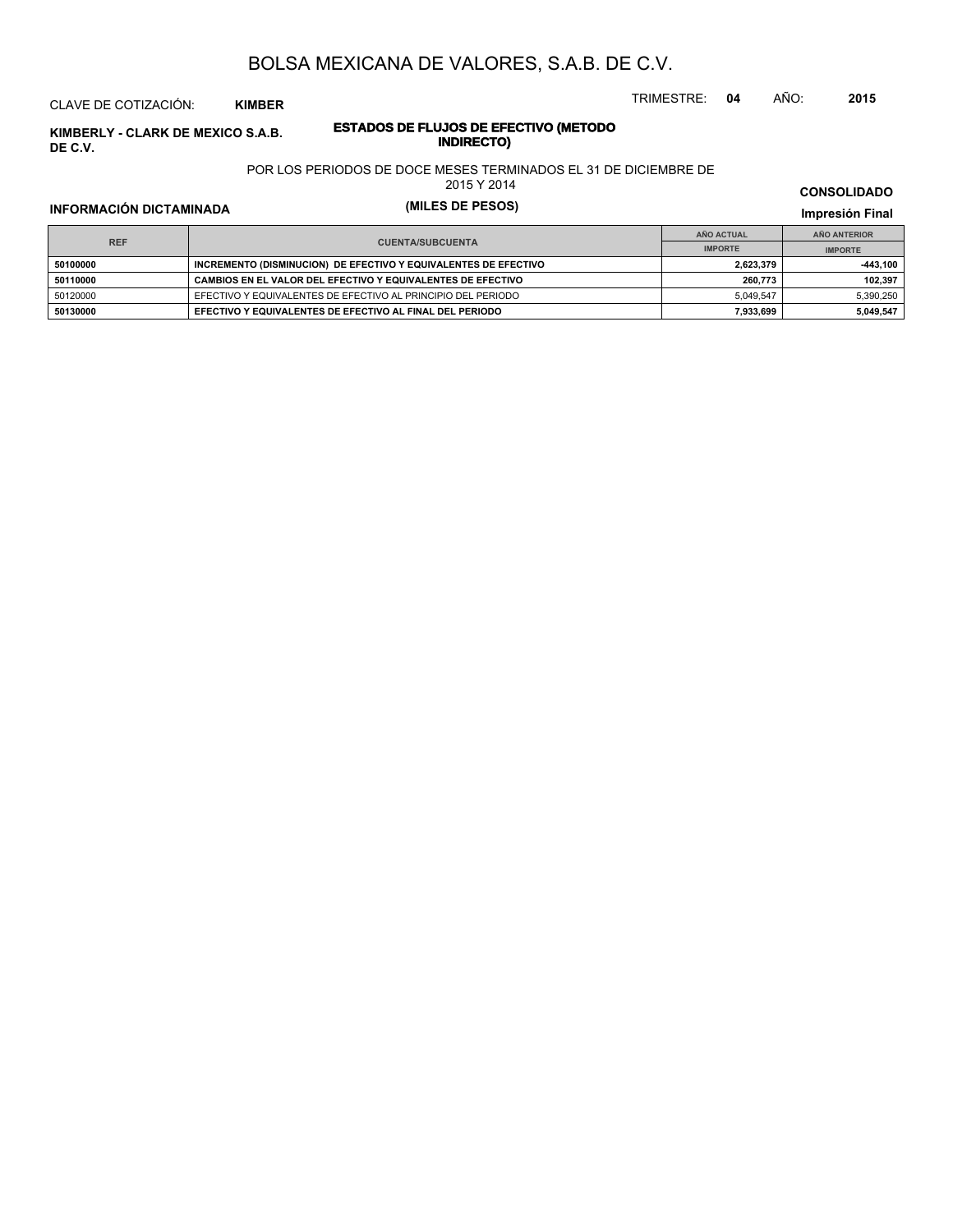CLAVE DE COTIZACIÓN: **KIMBER**

**KIMBERLY - CLARK DE MEXICO S.A.B. DE C.V.**

**COMENTARIOS Y ANALISIS DE LA ADMINISTRACIÓN SOBRE LOS RESULTADOS DE OPERACIÓN Y SITUACIÓN FINANCIERA DE LA COMPAÑÍA**

 $1/2$ **CONSOLIDADO Impresión Final PAGINA** 

TRIMESTRE: **04** AÑO: **2015**

#### **INFORMACIÓN DICTAMINADA**

PUNTOS SOBRESALIENTES:

- VENTAS POR \$8,483 MILLONES, CRECIENDO A DOBLE DÍGITO POR TERCER TRIMESTRE CONSECUTIVO.
- EL IMPACTO DEL TIPO DE CAMBIO EN LOS COSTOS FUE CONTRARRESTADO POR MÁS VOLUMEN, MEJORES PRECIOS Y MEZCLA, EL PROGRAMA DE AHORROS EN COSTOS Y MAYORES EFICIENCIAS OPERATIVAS.
- EL EBITDA FUE \$2,377 MILLONES; EL MARGEN AUMENTÓ 90 PUNTOS BASE DE MANERA SECUENCIAL A 28.0%.
- CAPEX POR \$1,318 MILLONES DURANTE EL 2015.

RESULTADOS FINANCIEROS TRIMESTRALES ===================================

LAS VENTAS NETAS CRECIERON POR QUINTO TRIMESTRE CONSECUTIVO Y FUERON 11.1% SUPERIORES A LAS DEL AÑO ANTERIOR. LA RECUPERACIÓN DEL CONSUMO SE REFLEJÓ EN UN CRECIMIENTO DE VOLUMEN DEL 2.1%. LAS VENTAS REFLEJAN UNA CONTRIBUCIÓN DE PRECIO Y MEZCLA DE 9.0%, EFECTO DE LAS INICIATIVAS TOMADAS DURANTE EL AÑO PARA INCREMENTAR PRECIOS Y REDUCIR ACTIVIDAD PROMOCIONAL, ASÍ COMO POR MAYORES VENTAS DE EXPORTACIÓN, IMPORTANTEMENTE AYUDADAS POR LA FORTALEZA DEL DÓLAR.

TODOS NUESTROS NEGOCIOS CRECIERON. PRODUCTOS AL CONSUMIDOR INCREMENTÓ SUS VENTAS EN 9.6%, PROFESSIONAL 26.0% (EXCLUYENDO LA VENTA DE WADDING EL AUMENTO DE PROFESSIONAL FUE 15.7%) Y EXPORTACIONES 8.9%. LAS CATEGORÍAS CON ALTO POTENCIAL SIGUIERON SOBRESALIENDO.

LA UTILIDAD BRUTA AUMENTÓ 20.4% CON 39.3% DE MARGEN. ESTO REFLEJA VARIOS FACTORES POSITIVOS QUE CONTRARRESTARON LA DEPRECIACIÓN DEL PESO, QUE FUE DE 17% CONTRA AÑO ANTERIOR: I) MAYOR VOLUMEN; II) MAYORES PRECIOS Y MEJOR MEZCLA; III) MENORES PRECIOS DE INSUMOS EN DÓLARES; IV) MENOS COSTOS DE ENERGÍA; Y V) APROXIMADAMENTE \$300 MILLONES DE AHORROS DEL PROGRAMA DE REDUCCIÓN DE COSTOS.

LOS GASTOS DE OPERACIÓN COMO PORCENTAJE DE VENTAS DISMINUYERON 70 PUNTOS BASE, A 16.0%. NUESTRA OPERACIÓN SIGUE SIENDO EFICIENTE Y CONTINUAMOS INVIRTIENDO DE MANERA EFECTIVA EN NUESTRAS MARCAS.

LA UTILIDAD DE OPERACIÓN AUMENTÓ 32.2% Y EL MARGEN FUE DE 23.4%.

EL COSTO FINANCIERO FUE DE \$234 MILLONES DURANTE EL CUARTO TRIMESTRE COMPARADO CON \$269 MILLONES DURANTE EL MISMO PERIODO DEL AÑO ANTERIOR, REFLEJANDO UNA MENOR PÉRDIDA CAMBIARIA (\$1 MILLÓN COMPARADO CON \$98 MILLONES DEL MISMO PERIODO DEL 2014). ESTE EFECTO COMPENSÓ MAYORES INTERESES POR UNA DEUDA TOTAL MAYOR Y MENORES INTERESES GANADOS DURANTE EL TRIMESTRE.

LA UTILIDAD NETA SE INCREMENTÓ 36.8%, REFLEJANDO EL DESEMPEÑO A NIVEL OPERATIVO, EL MENOR COSTO FINANCIERO Y UNA MAYOR TASA EFECTIVA DE IMPUESTOS. LA UTILIDAD NETA POR ACCIÓN FUE DE \$0.39 EN EL TRIMESTRE.

EL EBITDA AUMENTÓ 24.6% A \$2,377 MILLONES Y EL MARGEN FUE DE 28.0%.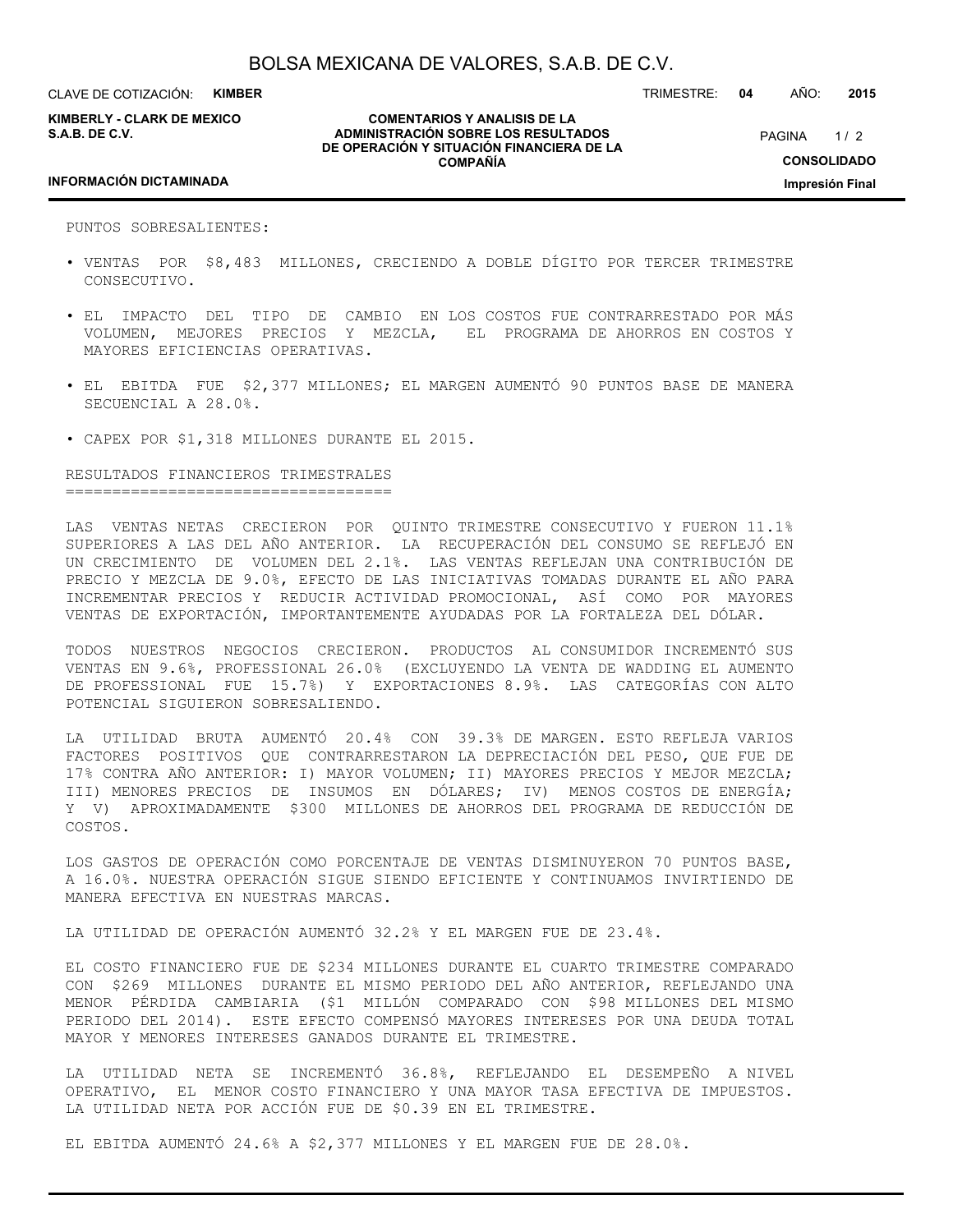CLAVE DE COTIZACIÓN: **KIMBER**

**KIMBERLY - CLARK DE MEXICO S.A.B. DE C.V.**

**COMENTARIOS Y ANALISIS DE LA ADMINISTRACIÓN SOBRE LOS RESULTADOS DE OPERACIÓN Y SITUACIÓN FINANCIERA DE LA COMPAÑÍA**

 $2/2$ **PAGINA** 

TRIMESTRE: **04** AÑO: **2015**

**CONSOLIDADO**

**Impresión Final**

#### **INFORMACIÓN DICTAMINADA**

RESULTADOS ACUMULADOS =====================

EN EL 2015 LAS VENTAS NETAS INCREMENTARON 10.6%, LA UTILIDAD BRUTA 15.9%, LA UTILIDAD DE OPERACIÓN 21.6%, EL EBITDA 17.6% Y LA UTILIDAD NETA 22.2%. LA UTILIDAD NETA POR ACCIÓN EN EL AÑO FUE DE \$1.40.

HEMOS INVERTIDO \$1,433 MILLONES DURANTE LOS ÚLTIMOS DOCE MESES (\$1,318 MILLONES EN ACTIVOS FIJOS "CAPEX" Y \$115 MILLONES EN RECOMPRA DE ACCIONES PROPIAS) Y SE PAGARON \$4,583 MILLONES EN DIVIDENDOS A NUESTROS ACCIONISTAS.

AL 31 DE DICIEMBRE DE 2015, LA EMPRESA CONTABA CON \$7,934 MILLONES EN EFECTIVO.

LA DEUDA NETA AL 31 DE DICIEMBRE DE 2015 FUE DE \$8,274 MILLONES COMPARADA CON \$9,184 MILLONES AL 31 DE DICIEMBRE DE 2014. LA DEUDA A LARGO PLAZO REPRESENTÓ 96% DEL TOTAL Y TODA LA DEUDA ESTÁ DENOMINADA EN PESOS.

NOTA: EN CUMPLIMIENTO A LO ESTABLECIDO EN EL ARTÍCULO 4.033.01 FRACC.VIII DEL REGLAMENTO INTERIOR DE LA BOLSA MEXICANA DE VALORES, SE INFORMA QUE LA COBERTURA DE ANÁLISIS DE VALORES DE KIMBER ES REALIZADA POR BBVA BANCOMER.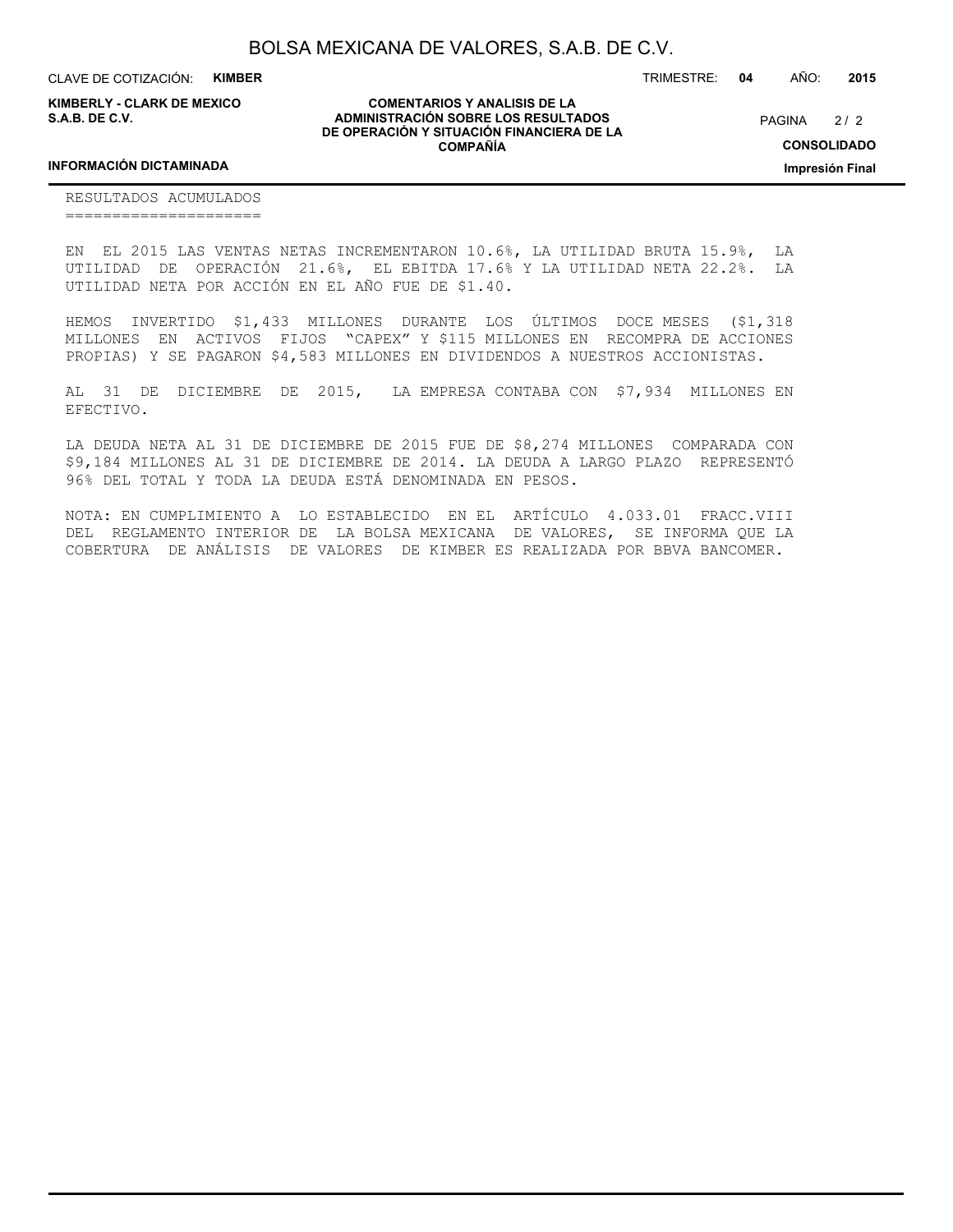| CLAVE DE COTIZACIÓN:                         | <b>KIMBER</b> |   |     |                                                             |             |              | TRIMESTRE: | 04      | AÑO:          | 2015                                  |
|----------------------------------------------|---------------|---|-----|-------------------------------------------------------------|-------------|--------------|------------|---------|---------------|---------------------------------------|
| KIMBERLY - CLARK DE MEXICO<br>S.A.B. DE C.V. |               |   |     | NOTAS COMPLEMENTARIAS A LA INFORMACIÓN<br><b>FINANCIERA</b> |             |              |            |         | <b>PAGINA</b> | 1/1                                   |
| <b>INFORMACIÓN DICTAMINADA</b>               |               |   |     |                                                             |             |              |            |         |               | <b>CONSOLIDADO</b><br>Impresión Final |
| CONSULTAR<br>IFRSTRIM.PDF ADJUNTO.           | NOTAS         | A | LOS | ESTADOS                                                     | FINANCIEROS | CONSOLIDADOS | ΕN         | ARCHIVO |               |                                       |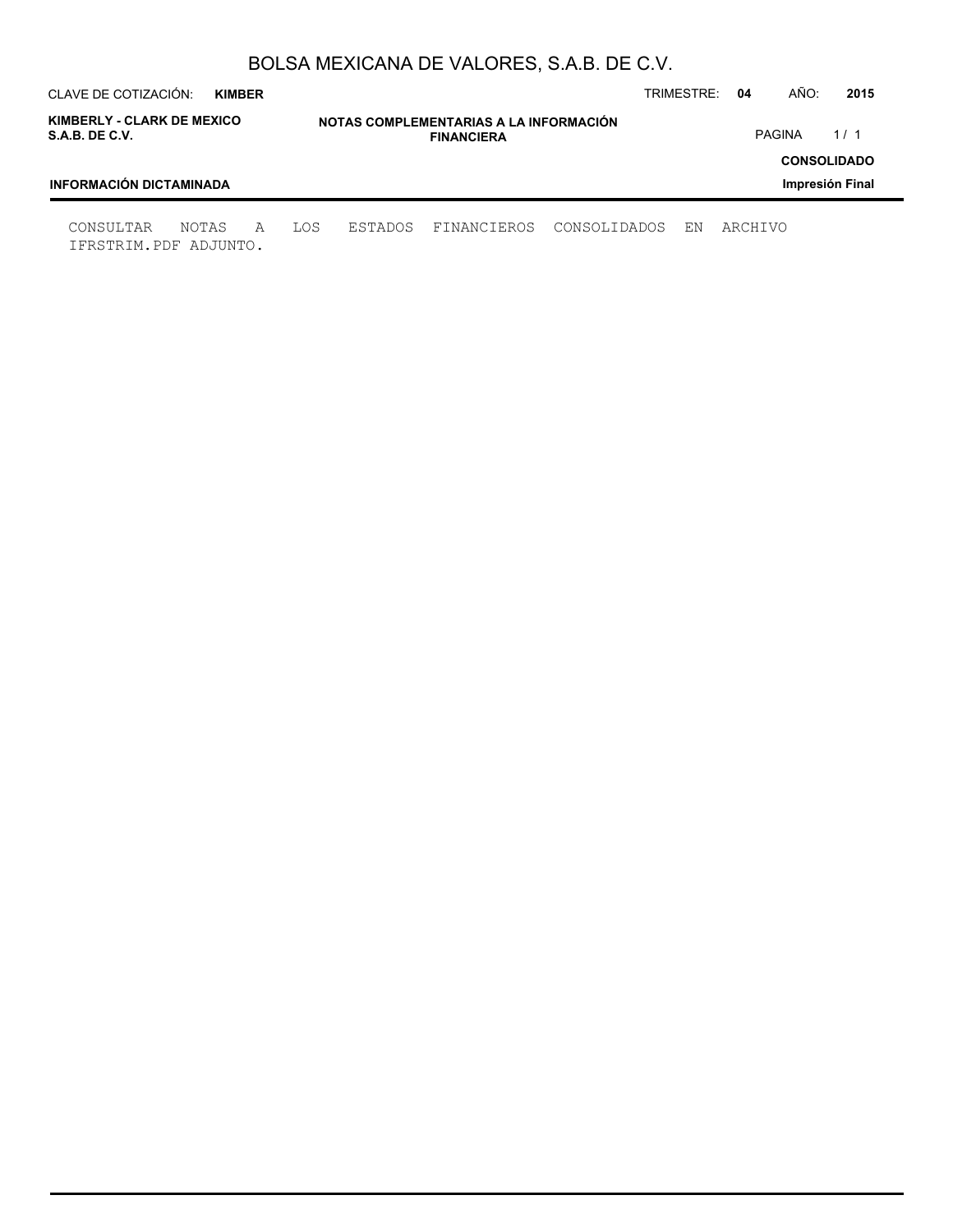CLAVE DE COTIZACIÓN TRIMESTRE **04** AÑO **2015 KIMBER**

**KIMBERLY - CLARK DE MEXICO S.A.B. DE C.V.**

**INFORMACIÓN DICTAMINADA (MILES DE PESOS)**

# **INVERSIONES EN ASOCIADAS Y NEGOCIOS CONJUNTOS**

**CONSOLIDADO**

**Impresión Final**

| <b>NOMBRE DE LA EMPRESA</b>              | <b>ACTIVIDAD PRINCIPAL</b> | <b>NO. DE ACCIONES</b> | $%$ DE<br><b>TENEN</b> | <b>MONTO TOTAL</b>                    |                               |
|------------------------------------------|----------------------------|------------------------|------------------------|---------------------------------------|-------------------------------|
|                                          |                            |                        | <b>CIA</b>             | <b>COSTO DE</b><br><b>ADQUISICION</b> | <b>VALOR</b><br><b>ACTUAL</b> |
| <b>TOTAL DE INVERSIONES EN ASOCIADAS</b> |                            |                        |                        |                                       |                               |

**OBSERVACIONES**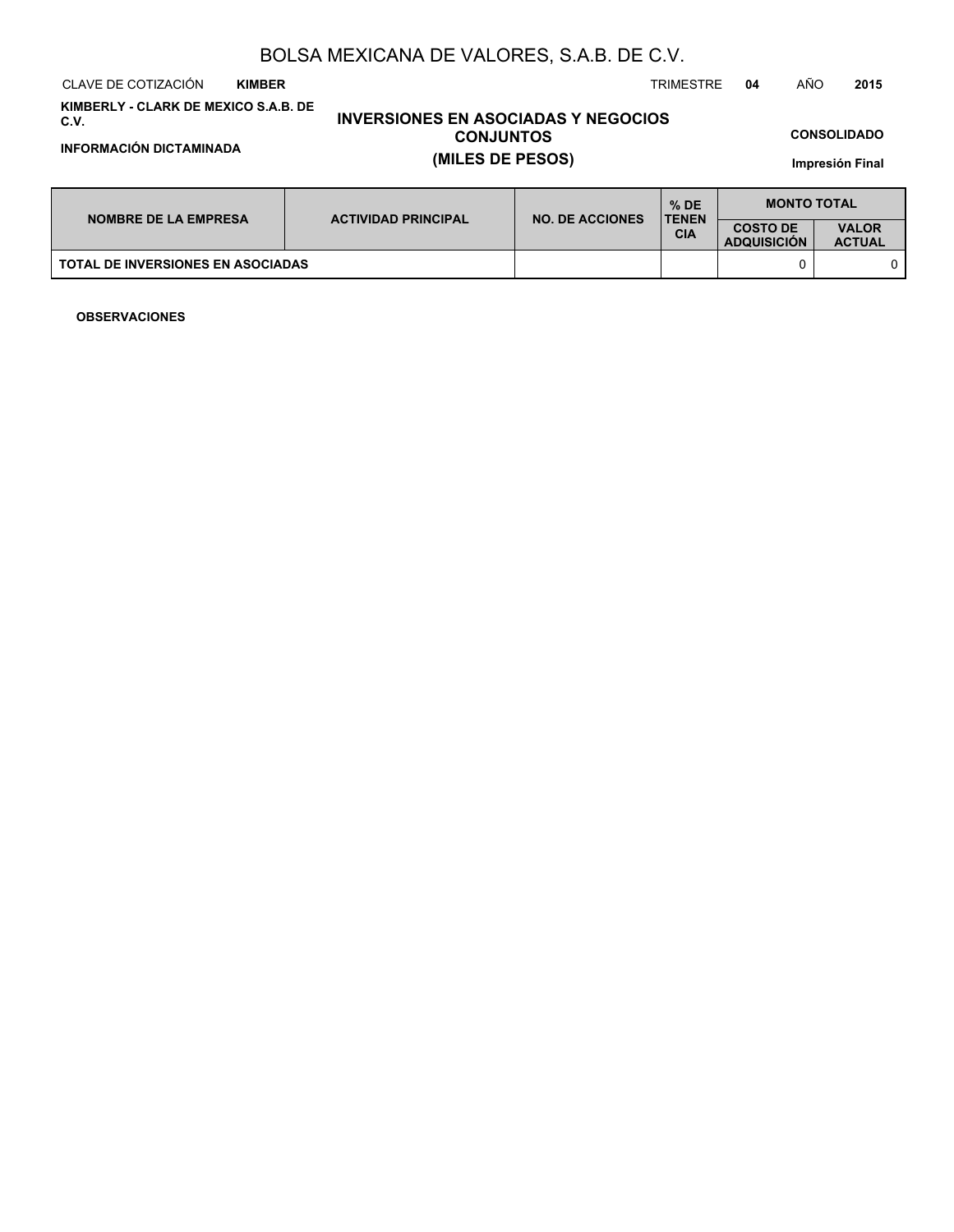#### CLAVE DE COTIZACIÓN**KIMBER**

**KIMBERLY - CLARK DE MEXICO S.A.B. DE C.V.**

## **DESGLOSE DE CRÉDITOS**

## (MILES DE PESOS)

**CONSOLIDADOImpresión Final**

**<sup>2015</sup>**

TRIMESTRE **<sup>04</sup>** AÑO

**INFORMACIÓN DICTAMINADA**

|                               | <b>INSTITUCION</b><br><b>FECHA DE FIRMA /</b><br><b>EXTRANJERA</b><br><b>CONTRATO</b><br>(SI/NO) |  |                                       | <b>VENCTOS, O AMORT, DENOMINADOS EN MONEDA NACIONAL</b> |                            |                    |                     |              | <b>VENCTOS, O AMORT, DENOMINADOS EN MONEDA EXTRANJERA</b> |                            |                   |                    |                     |                     |              |                       |
|-------------------------------|--------------------------------------------------------------------------------------------------|--|---------------------------------------|---------------------------------------------------------|----------------------------|--------------------|---------------------|--------------|-----------------------------------------------------------|----------------------------|-------------------|--------------------|---------------------|---------------------|--------------|-----------------------|
| TIPO DE CRÉDITO / INSTITUCIÓN |                                                                                                  |  | <b>FECHA DE</b><br><b>VENCIMIENTO</b> | TASA DE<br>INTERÉS Y/O<br><b>SOBRETASA</b>              | <b>INTERVALO DE TIEMPO</b> |                    |                     |              |                                                           | <b>INTERVALO DE TIEMPO</b> |                   |                    |                     |                     |              |                       |
|                               |                                                                                                  |  |                                       |                                                         | AÑO ACTUAL                 | <b>HASTA 1 AÑO</b> | <b>HASTA 2 AÑOS</b> | HASTA 3 AÑOS | <b>HASTA 4 AÑOS</b>                                       | HASTA 5 AÑOS O<br>MÁS      | <b>AÑO ACTUAL</b> | <b>HASTA 1 AÑO</b> | <b>HASTA 2 AÑOS</b> | <b>HASTA 3 AÑOS</b> | HASTA 4 AÑOS | HASTA 5 AÑOS O<br>MÁS |
| <b>BANCARIOS</b>              |                                                                                                  |  |                                       |                                                         |                            |                    |                     |              |                                                           |                            |                   |                    |                     |                     |              |                       |
| <b>COMERCIO EXTERIOR</b>      |                                                                                                  |  |                                       |                                                         |                            |                    |                     |              |                                                           |                            |                   |                    |                     |                     |              |                       |
| <b>CON GARANTÍA</b>           |                                                                                                  |  |                                       |                                                         |                            |                    |                     |              |                                                           |                            |                   |                    |                     |                     |              |                       |
| <b>BANCA COMERCIAL</b>        |                                                                                                  |  |                                       |                                                         |                            |                    |                     |              |                                                           |                            |                   |                    |                     |                     |              |                       |
| <b>OTROS</b>                  |                                                                                                  |  |                                       |                                                         |                            |                    |                     |              |                                                           |                            |                   |                    |                     |                     |              |                       |
| <b>TOTAL BANCARIOS</b>        |                                                                                                  |  |                                       |                                                         |                            |                    |                     |              |                                                           |                            |                   |                    |                     |                     |              |                       |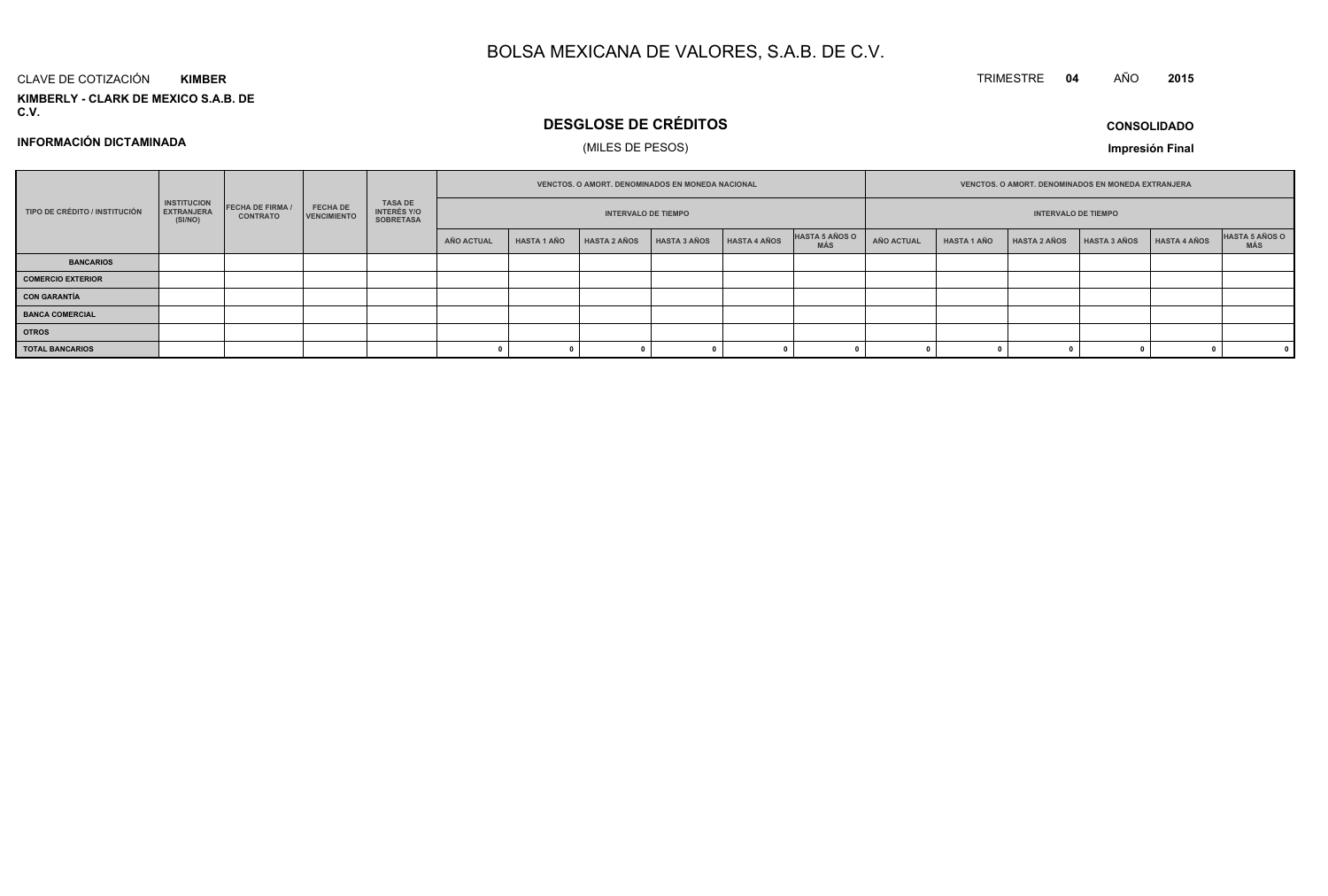#### CLAVE DE COTIZACIÓN TRIMESTRE **<sup>04</sup>** AÑO **<sup>2015</sup> KIMBER**

**INFORMACIÓN DICTAMINADA**

**KIMBERLY - CLARK DE MEXICO S.A.B. DE C.V.**

## **DESGLOSE DE CRÉDITOS**

(MILES DE PESOS)

|  | <b>CONSOLIDADO</b> |
|--|--------------------|
|  |                    |

|                                                     |                                                                       |                         |                                       |                                                          | <b>VENCTOS, O AMORT, DENOMINADOS EN MONEDA NACIONAL</b> |                    |                     |                            | <b>VENCTOS, O AMORT, DENOMINADOS EN MONEDA EXTRANJERA</b> |                                     |                   |                    |                     |                            |                     |                       |
|-----------------------------------------------------|-----------------------------------------------------------------------|-------------------------|---------------------------------------|----------------------------------------------------------|---------------------------------------------------------|--------------------|---------------------|----------------------------|-----------------------------------------------------------|-------------------------------------|-------------------|--------------------|---------------------|----------------------------|---------------------|-----------------------|
| TIPO DE CRÉDITO / INSTITUCIÓN                       | <b>INSTITUCION</b><br><b>EXTRANJERA</b><br><b>CONTRATO</b><br>(SI/NO) | <b>FECHA DE FIRMA /</b> | <b>FECHA DE</b><br><b>VENCIMIENTO</b> | <b>TASA DE</b><br><b>INTERÉS Y/O</b><br><b>SOBRETASA</b> |                                                         |                    |                     | <b>INTERVALO DE TIEMPO</b> |                                                           |                                     |                   |                    |                     | <b>INTERVALO DE TIEMPO</b> |                     |                       |
|                                                     |                                                                       |                         |                                       |                                                          | <b>AÑO ACTUAL</b>                                       | <b>HASTA 1 AÑO</b> | <b>HASTA 2 AÑOS</b> | <b>HASTA 3 AÑOS</b>        | <b>HASTA 4 AÑOS</b>                                       | <b>HASTA 5 AÑOS O</b><br><b>MÁS</b> | <b>AÑO ACTUAL</b> | <b>HASTA 1 AÑO</b> | <b>HASTA 2 AÑOS</b> | <b>HASTA 3 AÑOS</b>        | <b>HASTA 4 AÑOS</b> | HASTA 5 AÑOS C<br>MÁS |
| <b>BURSÁTILES</b>                                   |                                                                       |                         |                                       |                                                          |                                                         |                    |                     |                            |                                                           |                                     |                   |                    |                     |                            |                     |                       |
| <b>LISTADAS EN BOLSA (MÉXICO Y/O</b><br>EXTRANJERO) |                                                                       |                         |                                       |                                                          |                                                         |                    |                     |                            |                                                           |                                     |                   |                    |                     |                            |                     |                       |
| <b>QUIROGRAFARIOS</b>                               |                                                                       |                         |                                       |                                                          |                                                         |                    |                     |                            |                                                           |                                     |                   |                    |                     |                            |                     |                       |
| <b>CERTIFICADOS BURSATILES</b>                      | <b>NO</b>                                                             | 09/07/2007              | 26/06/2017                            | 3.25                                                     | N/A                                                     | $\mathbf{0}$       | 2,500,000           |                            | $\sqrt{ }$                                                | $\Omega$                            |                   |                    |                     |                            |                     |                       |
| CERTIFICADOS BURSATILES                             | <b>NO</b>                                                             | 30/03/2009              | 22/03/2016                            | 9.98                                                     | N/A                                                     | 800,000            |                     |                            |                                                           |                                     |                   |                    |                     |                            |                     |                       |
| CERTIFICADOS BURSATILES                             | <b>NO</b>                                                             | 08/10/2009              | 26/09/2019                            | 9.65                                                     | N/A                                                     | $\Omega$           |                     |                            | 400,000                                                   |                                     |                   |                    |                     |                            |                     |                       |
| <b>CERTIFICADOS BURSATILES</b>                      | <b>NO</b>                                                             | 11/11/2010              | 29/10/2020                            | 7.17                                                     | N/A                                                     | $^{\circ}$         | $\Omega$            |                            | $\Omega$                                                  | 2,500,000                           |                   |                    |                     |                            |                     |                       |
| CERTIFICADOS BURSATILES                             | <b>NO</b>                                                             | 30/09/2013              | 24/09/2018                            | 3.58                                                     | N/A                                                     | $\Omega$           | $\Omega$            | 1,500,000                  |                                                           | $\epsilon$                          |                   |                    |                     |                            |                     |                       |
| CERTIFICADOS BURSATILES (1)                         | <b>NO</b>                                                             | 30/09/2013              | 18/09/2023                            | 6.98                                                     | N/A                                                     | $^{\circ}$         |                     |                            | $\Omega$                                                  | 1,738,200                           |                   |                    |                     |                            |                     |                       |
| <b>CON GARANTÍA</b>                                 |                                                                       |                         |                                       |                                                          |                                                         |                    |                     |                            |                                                           |                                     |                   |                    |                     |                            |                     |                       |
| <b>COLOCACIONES PRIVADAS</b>                        |                                                                       |                         |                                       |                                                          |                                                         |                    |                     |                            |                                                           |                                     |                   |                    |                     |                            |                     |                       |
| <b>QUIROGRAFARIOS</b>                               |                                                                       |                         |                                       |                                                          |                                                         |                    |                     |                            |                                                           |                                     |                   |                    |                     |                            |                     |                       |
| <b>BONO RULE 144A 2014</b>                          | SI                                                                    | 08/04/2014              | 08/04/2024                            | 3.80                                                     |                                                         |                    |                     |                            |                                                           |                                     | N/A               |                    |                     | $\Omega$                   | $\Omega$            | 4,300,000             |
| <b>BONO RULE 144A 2015</b>                          | SI                                                                    | 12/03/2015              | 12/03/2025                            | 3.25                                                     |                                                         |                    |                     |                            |                                                           |                                     | N/A               | $\overline{0}$     | $\cap$              | $\mathbf{0}$               | $\Omega$            | 4,300,000             |
| <b>CON GARANTÍA</b>                                 |                                                                       |                         |                                       |                                                          |                                                         |                    |                     |                            |                                                           |                                     |                   |                    |                     |                            |                     |                       |
| <b>TOTAL BURSÁTILES</b>                             |                                                                       |                         |                                       |                                                          |                                                         | 800,000            | 2,500,000           | 1,500,000                  | 400,000                                                   | 4,238,200                           |                   |                    |                     | $\Omega$                   |                     | 8,600,000             |

**Impresión Final**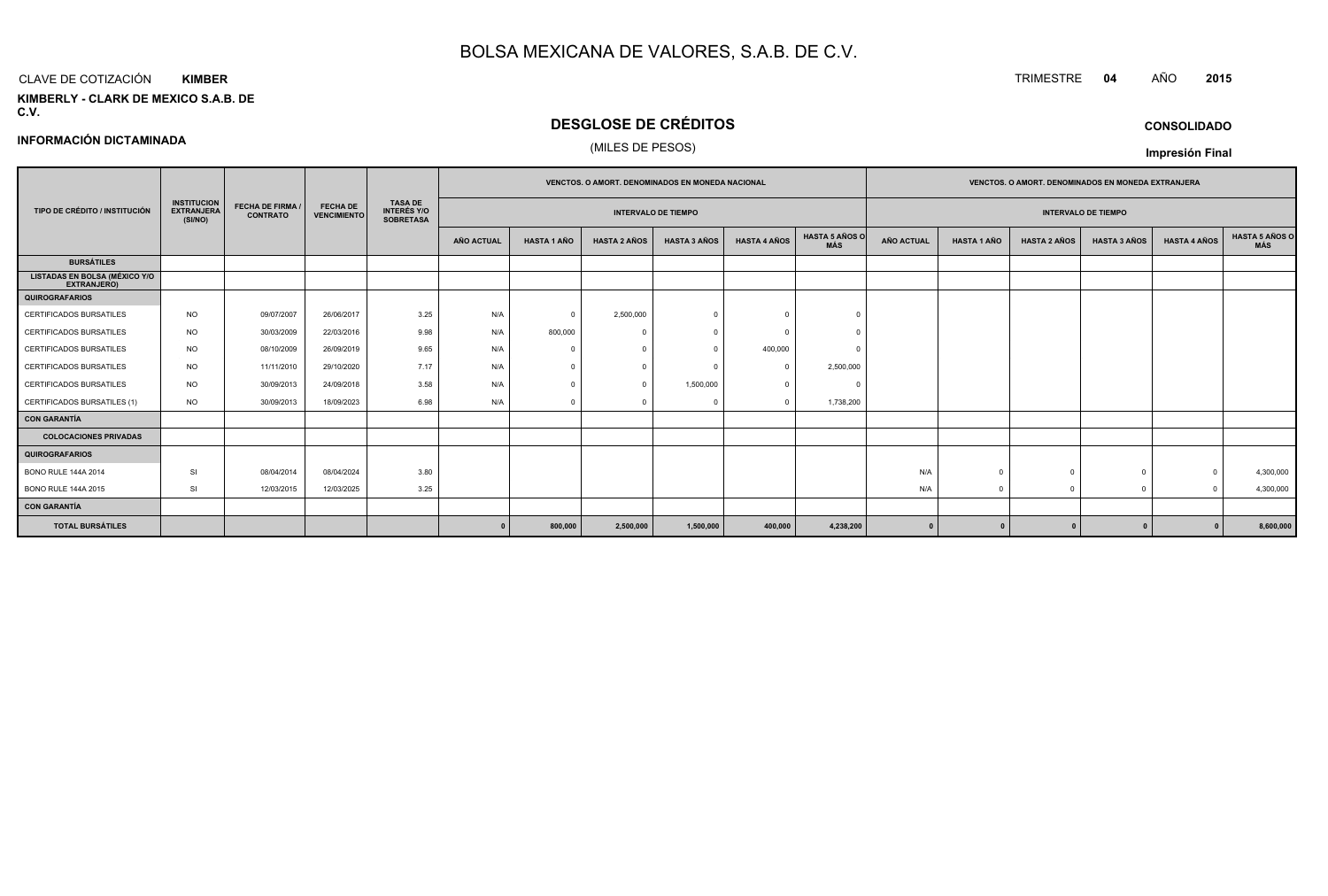#### CLAVE DE COTIZACIÓN**KIMBER**

**INFORMACIÓN DICTAMINADA**

#### **KIMBERLY - CLARK DE MEXICO S.A.B. DEC.V.**

## **DESGLOSE DE CRÉDITOS**

### (MILES DE PESOS)

|                                                                                       |                                                    |                              | <b>FECHA DE</b><br><b>VENCIMIENTO</b> |                            |                    | VENCTOS. O AMORT. DENOMINADOS EN MONEDA NACIONAL |                     |                     |                              | VENCTOS. O AMORT. DENOMINADOS EN MONEDA EXTRANJERA |                    |                     |                     |                     |                |
|---------------------------------------------------------------------------------------|----------------------------------------------------|------------------------------|---------------------------------------|----------------------------|--------------------|--------------------------------------------------|---------------------|---------------------|------------------------------|----------------------------------------------------|--------------------|---------------------|---------------------|---------------------|----------------|
| TIPO DE CRÉDITO / INSTITUCIÓN                                                         | <b>INSTITUCION</b><br><b>EXTRANJERA</b><br>(SI/NO) | <b>FECHA</b><br>CONCERTACIÓN |                                       | <b>INTERVALO DE TIEMPO</b> |                    |                                                  |                     |                     | <b>INTERVALO DE TIEMPO</b>   |                                                    |                    |                     |                     |                     |                |
|                                                                                       |                                                    |                              |                                       | <b>AÑO ACTUAL</b>          | <b>HASTA 1 AÑO</b> | <b>HASTA 2 AÑOS</b>                              | <b>HASTA 3 AÑOS</b> | <b>HASTA 4 AÑOS</b> | <b>HASTA 5 AÑOS O</b><br>MÁS | <b>AÑO ACTUAL</b>                                  | <b>HASTA 1 AÑO</b> | <b>HASTA 2 AÑOS</b> | <b>HASTA 3 AÑOS</b> | <b>HASTA 4 AÑOS</b> | HASTA 5 AÑOS O |
| OTROS PASIVOS CIRCULANTES Y NO<br><b>CIRCULANTES CON COSTO</b>                        |                                                    |                              |                                       |                            |                    |                                                  |                     |                     |                              |                                                    |                    |                     |                     |                     |                |
| <b>TOTAL OTROS PASIVOS</b><br><b>CIRCULANTES Y NO CIRCULANTES</b><br><b>CON COSTO</b> |                                                    |                              |                                       | $\Omega$                   |                    | $\overline{0}$                                   | $\Omega$            | $\Omega$            | $\Omega$                     | $\Omega$                                           | $\Omega$           |                     | $\mathbf 0$         | $\Omega$            |                |
|                                                                                       |                                                    |                              |                                       |                            |                    |                                                  |                     |                     |                              |                                                    |                    |                     |                     |                     |                |
| <b>PROVEEDORES</b>                                                                    |                                                    |                              |                                       |                            |                    |                                                  |                     |                     |                              |                                                    |                    |                     |                     |                     |                |
| <b>VARIOS</b>                                                                         | <b>NO</b>                                          | 31/12/2015                   |                                       | N/A                        | 1,743,645          |                                                  |                     |                     |                              |                                                    |                    |                     |                     |                     |                |
| <b>VARIOS</b>                                                                         | <b>NO</b>                                          | 31/12/2015                   |                                       |                            |                    |                                                  |                     |                     |                              | N/A                                                | 1,978,034          |                     |                     |                     |                |
| <b>TOTAL PROVEEDORES</b>                                                              |                                                    |                              |                                       | $\overline{0}$             | 1,743,645          |                                                  |                     |                     |                              | $\overline{0}$                                     | 1,978,034          |                     |                     |                     |                |
|                                                                                       |                                                    |                              |                                       |                            |                    |                                                  |                     |                     |                              |                                                    |                    |                     |                     |                     |                |
| OTROS PASIVOS CIRCULANTES Y NO<br><b>CIRCULANTES</b>                                  |                                                    |                              |                                       |                            |                    |                                                  |                     |                     |                              |                                                    |                    |                     |                     |                     |                |
| <b>VARIOS</b>                                                                         | <b>NO</b>                                          |                              |                                       | N/A                        | 1,984,072          | $\overline{0}$                                   | $\Omega$            | $\Omega$            | $\Omega$                     |                                                    |                    |                     |                     |                     |                |
| BANAMEX S.A. (2)                                                                      | <b>NO</b>                                          |                              |                                       | N/A                        | $\Omega$           | 89,991                                           |                     |                     | - 0                          |                                                    |                    |                     |                     |                     |                |
| <b>VARIOS</b>                                                                         | <b>NO</b>                                          |                              |                                       | N/A                        | $\Omega$           | $\Omega$                                         | 35,549              | $\Omega$            | 166,608                      |                                                    |                    |                     |                     |                     |                |
| <b>VARIOS</b>                                                                         | <b>NO</b>                                          |                              |                                       |                            |                    |                                                  |                     |                     |                              | N/A                                                | 89,956             | $\Omega$            | $\Omega$            | $\Omega$            | $\overline{0}$ |
| <b>TOTAL OTROS PASIVOS</b><br><b>CIRCULANTES Y NO CIRCULANTES</b>                     |                                                    |                              |                                       | $\Omega$                   | 1,984,072          | 89,991                                           | 35,549              | $\Omega$            | 166,608                      | $\Omega$                                           | 89,956             | $\Omega$            | $\circ$             | $\Omega$            |                |
|                                                                                       |                                                    |                              |                                       |                            |                    |                                                  |                     |                     |                              |                                                    |                    |                     |                     |                     |                |
| <b>TOTAL GENERAL</b>                                                                  |                                                    |                              |                                       | - 0                        | 4,527,717          | 2,589,991                                        | 1,535,549           | 400,000             | 4,404,808                    | $\mathbf{0}$                                       | 2,067,990          | $\mathbf{0}$        | $\mathbf{0}$        | $\mathbf{0}$        | 8,600,000      |

#### **OBSERVACIONES**

(1) SE INCLUYEN \$11,800 DE GASTOS POR EMISIÓN DE DEUDA DISMINUIDOS DELCERTIFICADO BURSÁTIL CON VENCIMIENTO AL 18/09/2023.

(2) INSTRUMENTOS FINANCIEROS DERIVADOS.

TRIMESTRE **<sup>04</sup>** AÑO **<sup>2015</sup>**

**CONSOLIDADO**

**Impresión Final**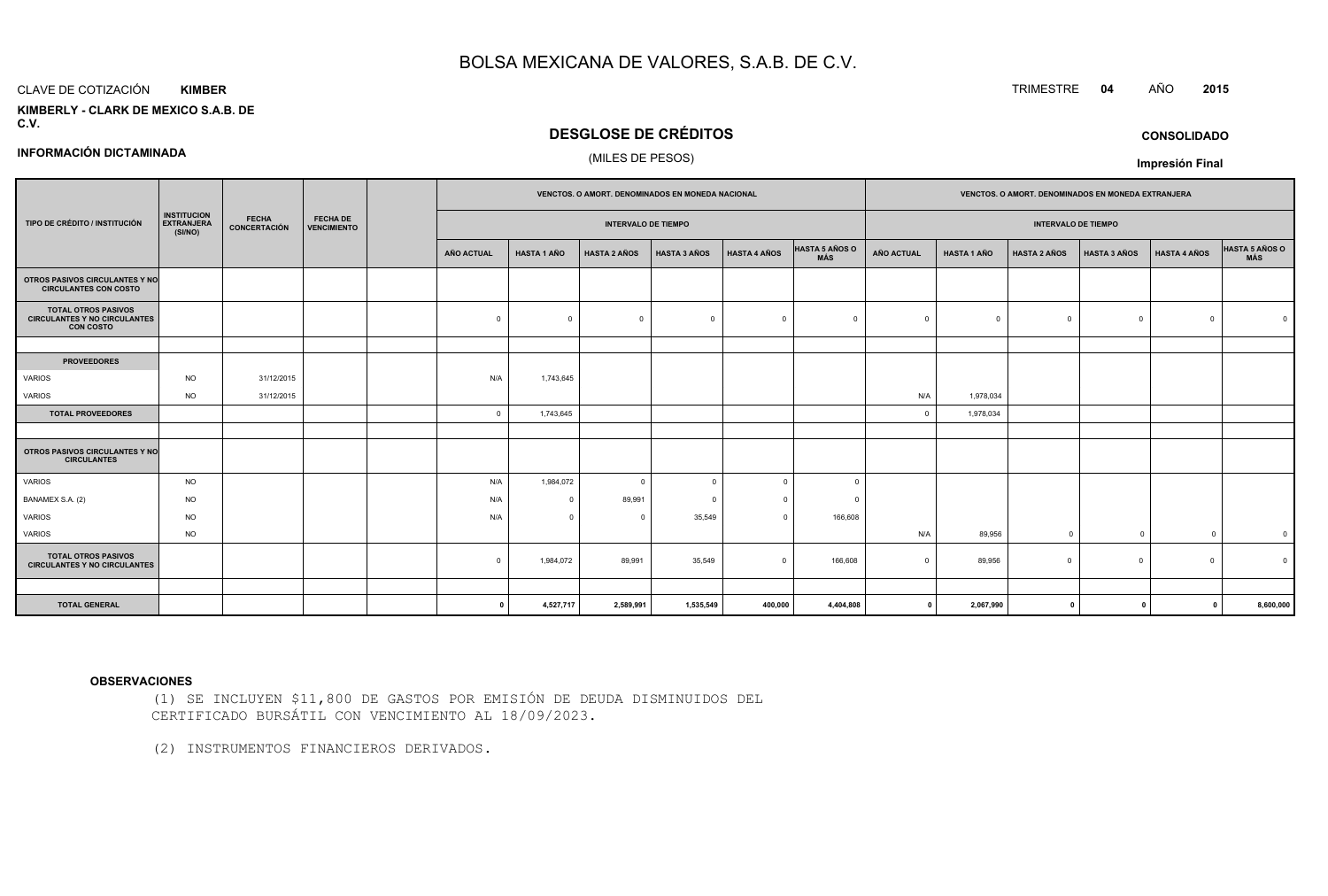#### CLAVE DE COTIZACIÓN: **KIMBER KIMBERLY - CLARK DE MEXICO S.A.B. DE C.V.**

**POSICIÓN MONETARIA EN MONEDA EXTRANJERA**

## TRIMESTRE: **04** AÑO: **2015**

### **INFORMACIÓN DICTAMINADA**

**(MILES DE PESOS)**

## **CONSOLIDADO Impresión Final**

| POSICIÓN EN MONEDA EXTRANJERA | <b>DÓLARES</b>          |              | <b>OTRAS MONEDAS</b>            | <b>TOTAL MILES DE</b> |              |
|-------------------------------|-------------------------|--------------|---------------------------------|-----------------------|--------------|
| (MILES DE PESOS)              | <b>MILES DE DÓLARES</b> |              | MILES DE PESOS MILES DE DÓLARES | <b>MILES DE PESOS</b> | <b>PESOS</b> |
| <b>ACTIVO MONETARIO</b>       | 149,894                 | 2,578,177    | 0                               | 0                     | 2,578,177    |
| <b>CIRCULANTE</b>             | 149,894                 | 2,578,177    | 0                               | 0                     | 2,578,177    |
| NO CIRCULANTE                 | 0                       | 0            | $\mathbf{0}$                    | 0                     | 0            |
| <b>PASIVO</b>                 | 620,232                 | 10,667,990   | 0                               | 0                     | 10,667,990   |
| <b>CIRCULANTE</b>             | 120,232                 | 2,067,990    | 0                               | 0                     | 2,067,990    |
| NO CIRCULANTE                 | 500,000                 | 8,600,000    | 0                               | 0                     | 8,600,000    |
| <b>SALDO NETO</b>             | -470,338                | $-8,089,813$ | 0                               | n                     | $-8,089,813$ |

#### **OBSERVACIONES**

- EL TIPO DE CAMBIO UTILIZADO PARA VALUAR ESTAS PARTIDAS FUE DE \$17.20 PESOS POR UN DÓLAR ESTADOUNIDENSE.

- PARA CUBRIR LA TOTALIDAD DE LOS 500 MILLONES DE DÓLARES A LARGO PLAZO Y SUS INTERESES SE TIENEN CONTRATADOS DERIVADOS DENOMINADOS EN CROSS CURRENCY SWAP. POR LO QUE LA POSICIÓN REAL EN MONEDA EXTRANJERA ES UN ACTIVO POR \$34,263 MILES DE DÓLARES.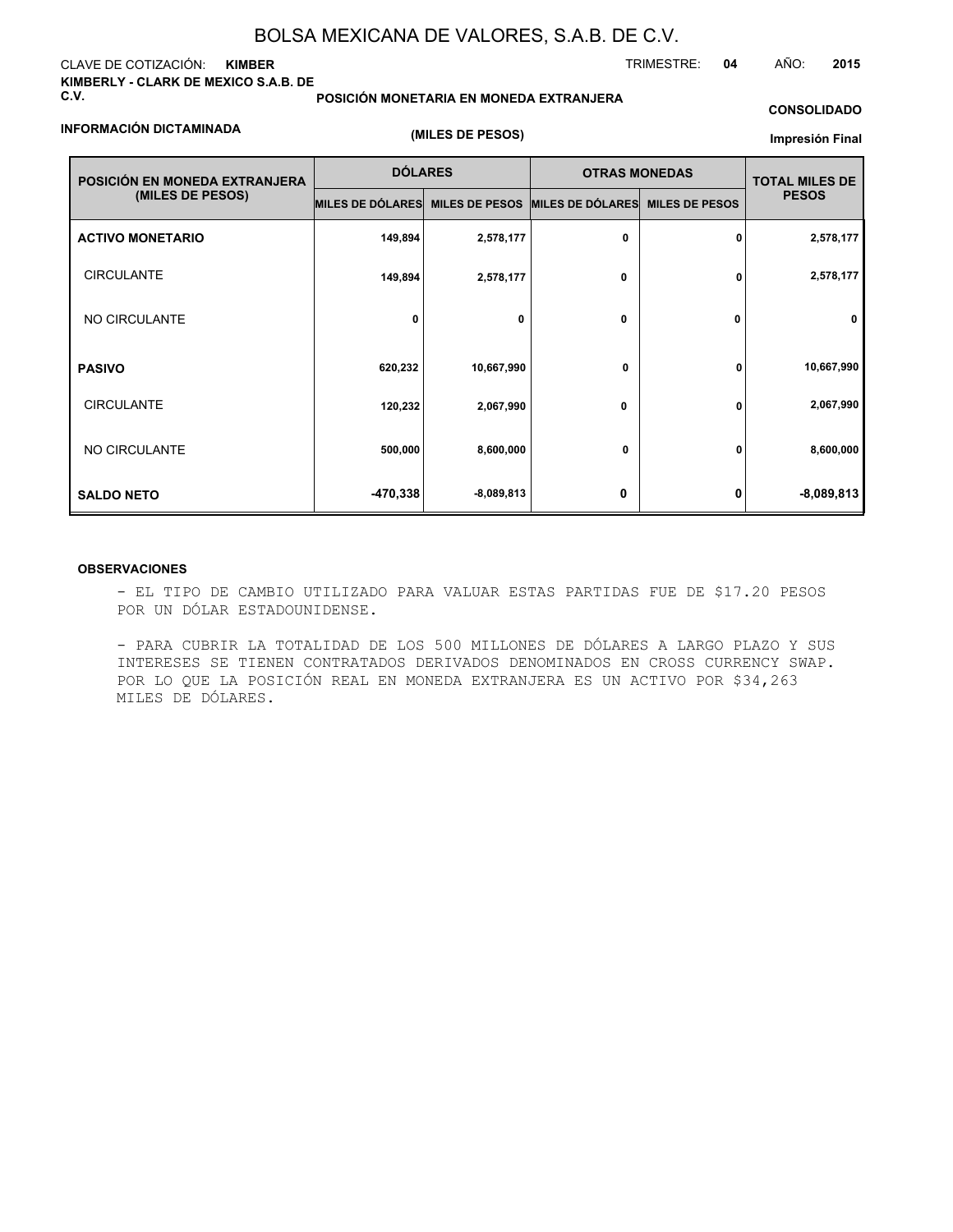| CLAVE DE COTIZACIÓN:<br><b>KIMBER</b>        |                              | TRIMESTRE: | 04 | AÑO:          | 2015               |
|----------------------------------------------|------------------------------|------------|----|---------------|--------------------|
| KIMBERLY - CLARK DE MEXICO S.A.B. DE<br>C.V. | <b>INSTRUMENTOS DE DEUDA</b> |            |    | <b>PAGINA</b> | 1/2                |
| <b>INFORMACIÓN DICTAMINADA</b>               |                              |            |    |               | <b>CONSOLIDADO</b> |
|                                              |                              |            |    |               | Impresión Final    |
|                                              |                              |            |    |               |                    |

### **LIMITACIONES FINANCIERAS SEGÚN CONTRATO, ESCRITURAS DE LA EMISION**

LAS OBLIGACIONES DE LOS CERTIFICADOS BURSÁTILES, SON DE HACER Y NO HACER; QUE **Y/O TITULO**NO INCLUYEN RESTRICCIONES FINANCIERAS.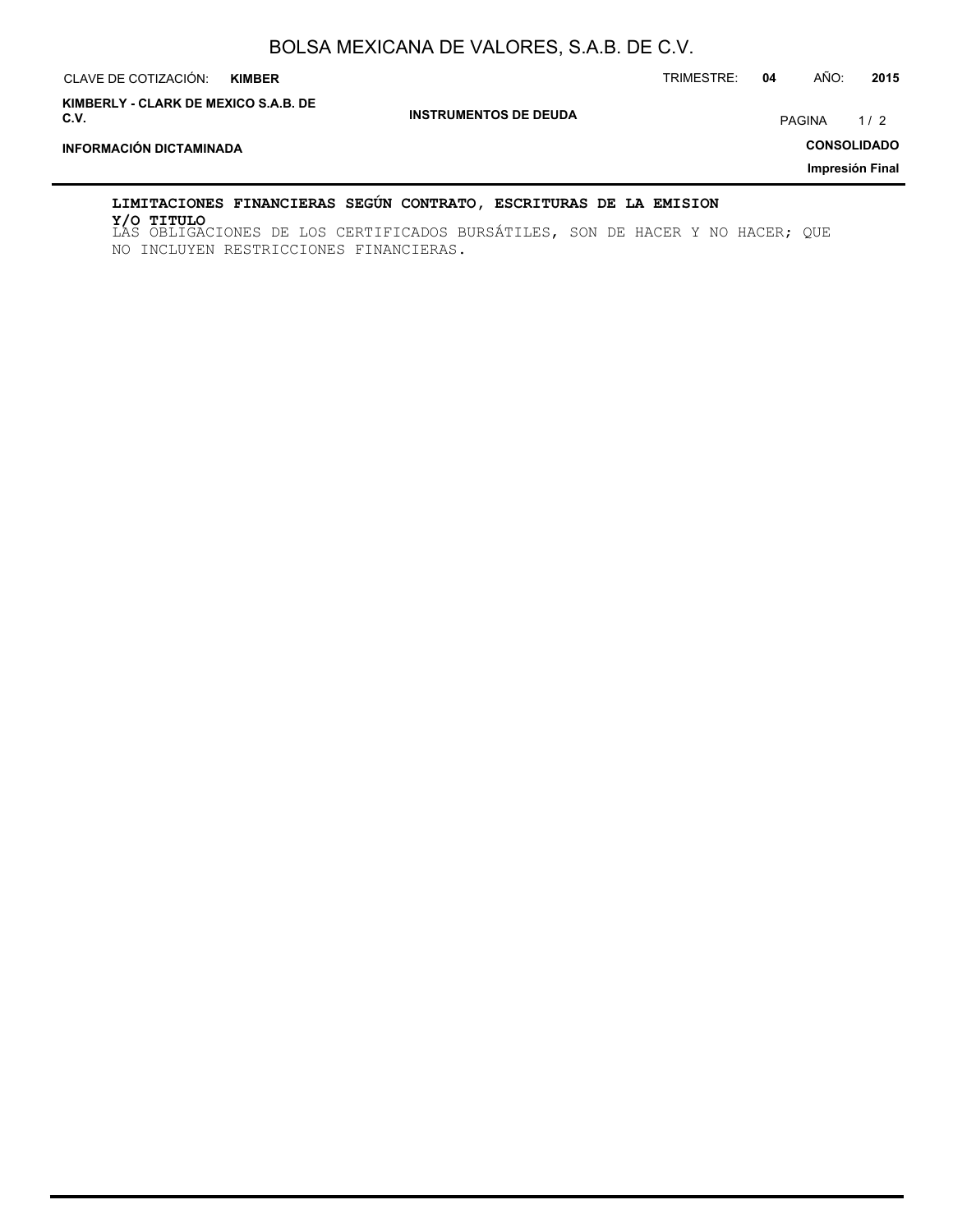| CLAVE DE COTIZACIÓN:<br><b>KIMBER</b>        |                              | TRIMESTRE: | 04 | AÑO:               | 2015            |
|----------------------------------------------|------------------------------|------------|----|--------------------|-----------------|
| KIMBERLY - CLARK DE MEXICO S.A.B. DE<br>C.V. | <b>INSTRUMENTOS DE DEUDA</b> |            |    | <b>PAGINA</b>      | 2/2             |
| INFORMACIÓN DICTAMINADA                      |                              |            |    | <b>CONSOLIDADO</b> |                 |
|                                              |                              |            |    |                    | Impresión Final |

**SITUACIÓN ACTUAL DE LAS LIMITACIONES FINANCIERAS**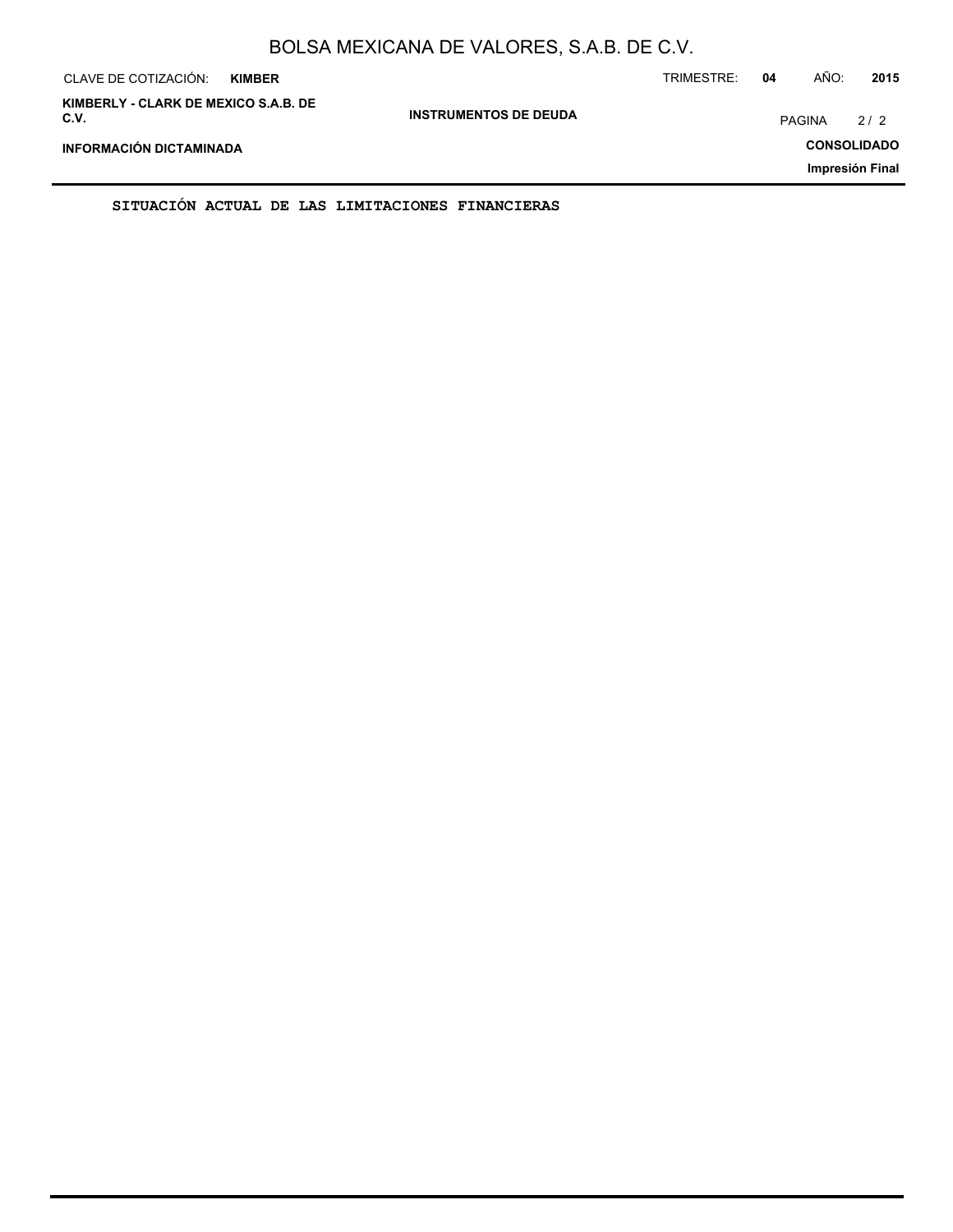CLAVE DE COTIZACIÓN TRIMESTRE **04** AÑO **2015 KIMBER**

**INFORMACIÓN DICTAMINADA**

**KIMBERLY - CLARK DE MEXICO S.A.B. DE C.V.**

## **DISTRIBUCIÓN DE INGRESOS POR PRODUCTO INGRESOS TOTALES (MILES DE PESOS)**

**CONSOLIDADO**

**Impresión Final**

| <b>FRINCIPALES PRODUCTOS O LINEA</b>       | <b>VENTAS</b>                             |                | $%$ DE<br><b>PARTICIPACION EN</b> | <b>PRINCIPALES</b> |                 |  |  |  |  |  |
|--------------------------------------------|-------------------------------------------|----------------|-----------------------------------|--------------------|-----------------|--|--|--|--|--|
| <b>DE PRODUCTOS</b>                        | <b>VOLUMEN</b>                            | <b>IMPORTE</b> | <b>EL MERCADO</b>                 | <b>MARCAS</b>      | <b>CLIENTES</b> |  |  |  |  |  |
| <b>INGRESOS NACIONALES</b>                 |                                           |                |                                   |                    |                 |  |  |  |  |  |
| PROD. AL CONSUMIDOR                        | 0                                         | 30,475,548     | 0.00                              |                    |                 |  |  |  |  |  |
| INGRESOS POR EXPORTACIÓN                   |                                           |                |                                   |                    |                 |  |  |  |  |  |
| <b>INFORMACION TOTAL</b>                   | 0                                         | 1,730,686      | 0.00                              |                    |                 |  |  |  |  |  |
|                                            | INGRESOS DE SUBSIDIARIAS EN EL EXTRANJERO |                |                                   |                    |                 |  |  |  |  |  |
| <b>INFORMACION TOTAL</b>                   |                                           | $\Omega$       | 0.00                              |                    |                 |  |  |  |  |  |
| <b>TOTAL</b><br>32,206,234<br>$\mathbf{0}$ |                                           |                |                                   |                    |                 |  |  |  |  |  |

**OBSERVACIONES**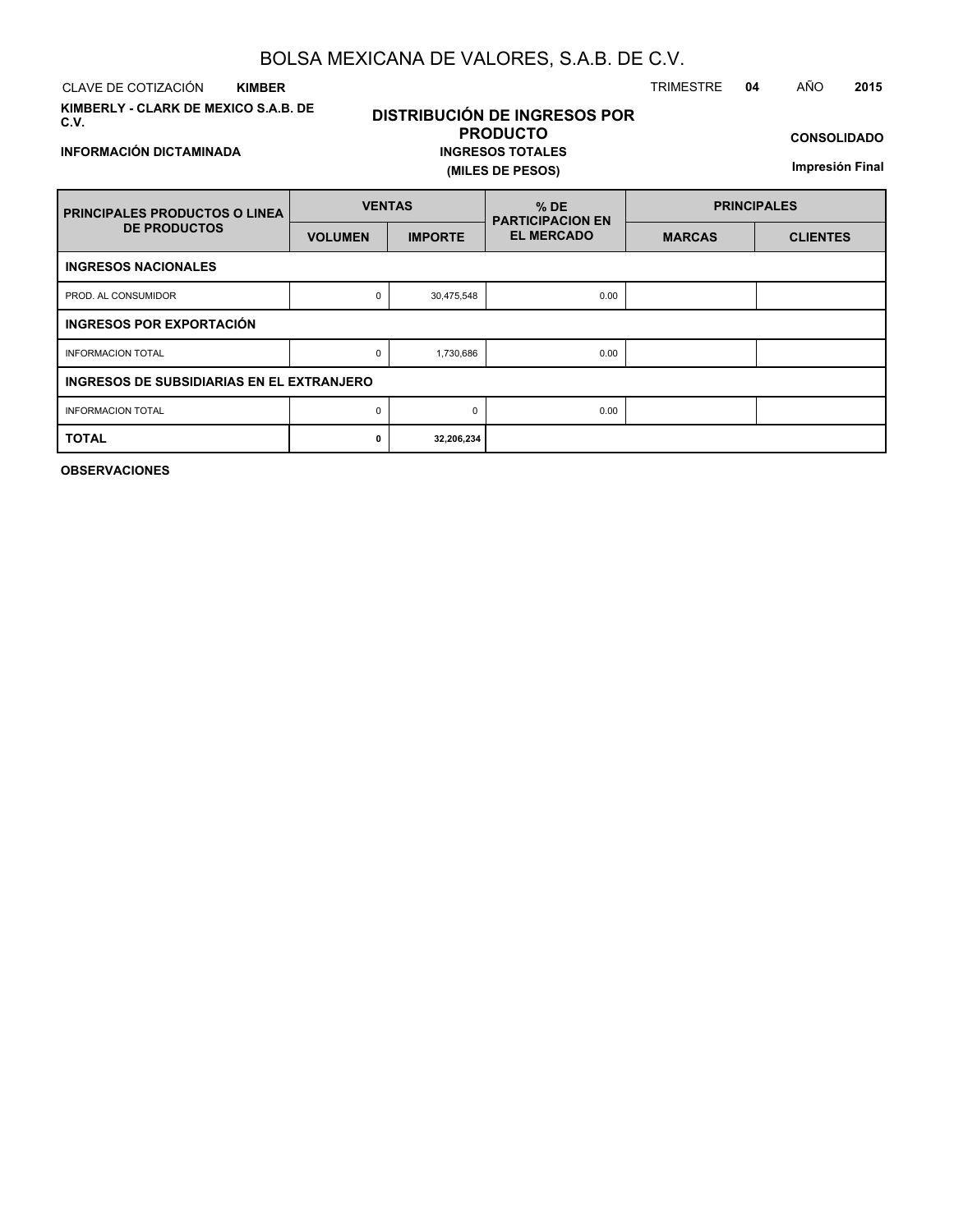**KIMBERLY - CLARK DE MEXICO S.A.B. DE C.V.**CLAVE DE COTIZACIÓN**KIMBER**

**INFORMACIÓN DICTAMINADA**

# **INTEGRACIÓN DEL CAPITAL SOCIALPAGADO**

## **CARACTERISTICAS DE LAS ACCIONES**

**CONSOLIDADO**

**Impresión Final**

| <b>SERIES</b> |                           | <b>CUPÓN</b> |                     | <b>NUMERO DE ACCIONES</b> | <b>CAPITAL SOCIAL</b> |                          |             |                 |
|---------------|---------------------------|--------------|---------------------|---------------------------|-----------------------|--------------------------|-------------|-----------------|
|               | VALOR NOMINAL(\$) VIGENTE |              | <b>PORCIÓN FIJA</b> | <b>PORCIÓN VARIABLE</b>   | <b>MEXICANOS</b>      | <b>LIBRE SUSCRIPCIÓN</b> | <b>FIJO</b> | <b>VARIABLE</b> |
| I٨            | 0.00000                   | 49           | 1,610,024,363       |                           | 1,610,024,363         |                          | 4,400       | $\mathbf{0}$    |
| lв            | 0.00000                   | 49           | 1,485,504,035       |                           | 0                     | 1,485,504,035            | 4,060       | $\mathbf{0}$    |
| <b>TOTAL</b>  |                           |              | 3,095,528,398       |                           | 1,610,024,363         | 1,485,504,035            | 8,460       | 0 I             |

**TOTAL DE ACCIONES QUE REPRESENTAN EL CAPITAL SOCIAL PAGADO A LAFECHA DE ENVIO DE LA INFORMACIÓN:** $3,095,528,398$ 

TRIMESTRE

**OBSERVACIONES**

#### **<sup>04</sup>** AÑO**<sup>2015</sup>**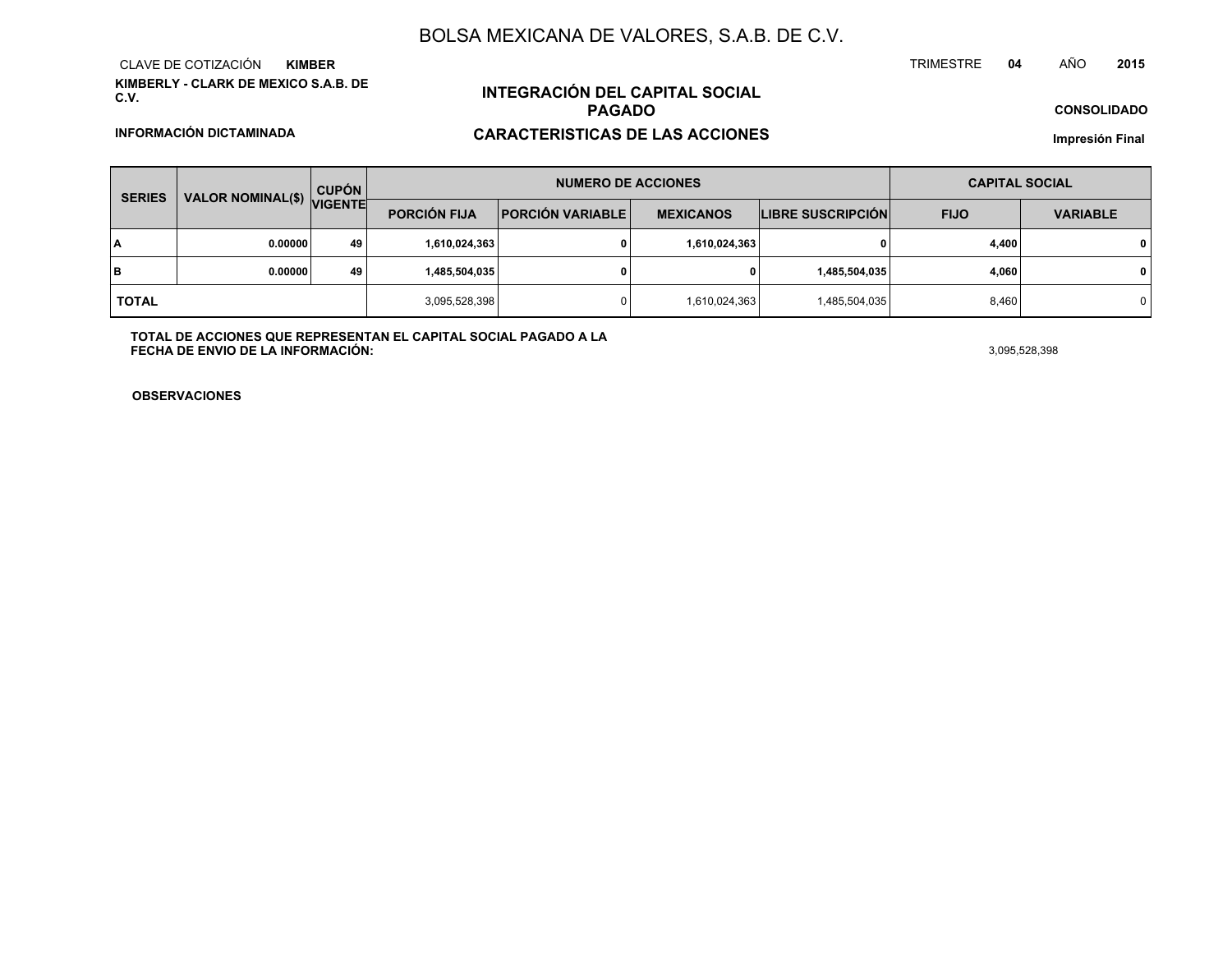**INSTRUMENTOS FINANCIEROS DERIVADOS**

CLAVE DE COTIZACIÓN: **KIMBER**

**KIMBERLY - CLARK DE MEXICO S.A.B. DE C.V.**

TRIMESTRE: **04** AÑO: **2015**

 $1/4$ PAGINA **/ 4**

**CONSOLIDADO**

**Impresión Final**

### **INFORMACIÓN DICTAMINADA**

INFORMACIÓN CUALITATIVA =======================

KIMBER MANTIENE LA POLÍTICA DE QUE EL USO DE DERIVADOS OBEDEZCA EXCLUSIVAMENTE A FINES DE COBERTURA. LA ENTIDAD CUENTA CON PROCEDIMIENTOS INTERNOS Y CONTROLES QUE VERIFICAN QUE DICHOS INSTRUMENTOS FINANCIEROS CUMPLAN CON ESE FIN.

EL PROCEDIMIENTO QUE SIGUE LA ENTIDAD PARA LA CONTRATACIÓN DE UN INSTRUMENTO FINANCIERO DERIVADO ES EL SIGUIENTE:

EL GERENTE DE FINANZAS REALIZA UN ANÁLISIS DE LOS RIESGOS (VALOR EN RIESGO), LIQUIDEZ Y ALTERNATIVAS DE COBERTURA QUE EXISTEN EN EL MERCADO Y QUE HAN SIDO EXPUESTOS POR LAS DISTINTAS INSTITUCIONES FINANCIERAS CON LAS QUE LA ENTIDAD TRABAJA. EL GERENTE DE FINANZAS LE PRESENTA DICHO ESTUDIO Y SU RECOMENDACIÓN AL DIRECTOR DE FINANZAS EL CUAL ANALIZA Y POSTERIORMENTE SOMETE A CONSIDERACIÓN DEL DIRECTOR GENERAL UNA RECOMENDACIÓN. FINALMENTE, TAL RECOMENDACIÓN ES PRESENTADA AL PRESIDENTE DEL CONSEJO QUIEN DA LA APROBACIÓN O NEGATIVA SOBRE LA CONTRATACIÓN DEL INSTRUMENTO FINANCIERO DERIVADO EN CUESTIÓN.

CUANDO UN DERIVADO HA SIDO CONTRATADO, EL ESQUEMA DE COBERTURA A QUE SE REFIERE, SE PRESENTA AL COMITÉ DE AUDITORÍA INTEGRADO POR CONSEJEROS INDEPENDIENTES Y FINALMENTE SE EXPONE AL CONSEJO DE ADMINISTRACIÓN EN LA SESIÓN INMEDIATA SIGUIENTE, CON EL FIN DE MANTENER DEBIDAMENTE INFORMADOS A LOS CONSEJEROS.

RIESGOS SUJETOS DE COBERTURA ===============================

KIMBER TIENE UNA DEUDA POR 500 MILLONES DE DÓLARES ESTADOUNIDENSES COLOCADOS EN LOS MERCADOS INTERNACIONALES, LA MITAD DE ÉSTOS FUERON CONTRATADOS EN 2014 A UNA TASA FIJA DE 3.8% ANUAL Y EL OTRO 50% SE COLOCÓ DURANTE EL PRIMER TRIMESTRE DE 2015 A UNA TASA FIJA DE 3.25% ANUAL, AMBOS CON VENCIMIENTOS A 10 AÑOS.

DEL 100% DE LA DEUDA DE KIMBER ALREDEDOR DEL 52% ESTÁ DENOMINADA EN PESOS BAJO LA MODALIDAD DE CERTIFICADOS BURSÁTILES DE LARGO PLAZO CON TASAS FIJAS Y VARIABLES. LA ADMINISTRACIÓN SE HA PREOCUPADO POR REDUCIR LA EXPOSICIÓN EN VARIACIONES DE TASAS DE INTERÉS SOBRE DICHOS CERTIFICADOS BURSÁTILES BUSCANDO UN EQUILIBRIO ENTRE TASAS. CUANDO EN EL MERCADO MEXICANO SE HAN GENERADO OPORTUNIDADES PARA MANTENER DICHO BALANCE, LA ENTIDAD HA RECURRIDO A INSTRUMENTOS FINANCIEROS DERIVADOS PARA LOGRAR DICHO FIN.

LA ENTIDAD NO TIENE RESTRICCIONES SOBRE LOS MERCADOS DE NEGOCIACIÓN DONDE SE CONTRATEN DICHOS INSTRUMENTOS FINANCIEROS DERIVADOS, ESTOS ESTARÁN EN FUNCIÓN DE LAS CARACTERÍSTICAS DEL DERIVADO.

LA POLÍTICA DE KIMBER SOBRE LLAMADAS DE MARGEN Y COLATERALES SE DECIDEN DEPENDIENDO DEL INSTRUMENTO FINANCIERO DERIVADO QUE SE TRATE EN CUESTIÓN. DADO QUE LA POLÍTICA DE LA COMPAÑÍA ES SOLO LA CONTRATACIÓN DE DERIVADOS DE COBERTURA Y NO DE NEGOCIACIÓN NO ES APLICABLE EL VAR.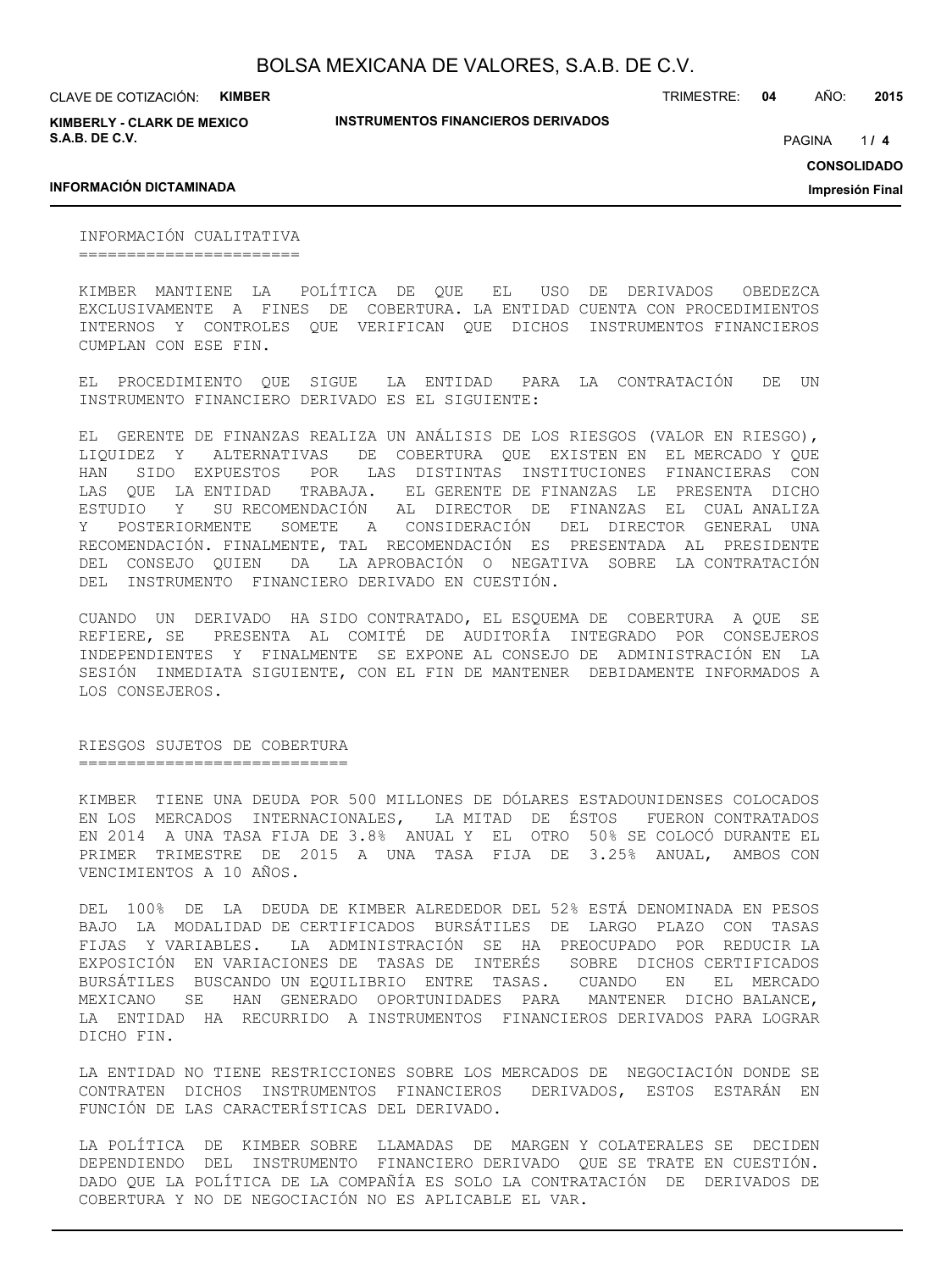CLAVE DE COTIZACIÓN: **KIMBER**

**INSTRUMENTOS FINANCIEROS DERIVADOS**

TRIMESTRE: **04** AÑO: **2015**

**KIMBERLY - CLARK DE MEXICO S.A.B. DE C.V.**

PAGINA **/ 4**

**CONSOLIDADO**

**Impresión Final**

 $214$ 

#### **INFORMACIÓN DICTAMINADA**

LOS PROCEDIMIENTOS INTERNOS SON AUDITADOS POR EL AUDITOR INTERNO Y LAS CIFRAS REFLEJADAS EN LOS ESTADOS FINANCIEROS PRODUCTO DE LAS OPERACIONES CON INSTRUMENTOS FINANCIEROS DERIVADOS SON AUDITADAS POR EL DESPACHO DE AUDITORÍA EXTERNO CON EL QUE CUENTA LA ENTIDAD.

CROSS CURRENCY SWAPS ====================

CON LA FINALIDAD DE CUBRIR LA EXPOSICIÓN AL RIESGO DE TIPO DE CAMBIO Y DE TASA DE INTERÉS DE LA DEUDA CONTRATADA EN DÓLARES ESTADOUNIDENSES DURANTE 2014 Y 2015, LA ENTIDAD CUENTA CON INSTRUMENTOS FINANCIEROS DERIVADOS CROSS CURRENCY SWAPS LOS CUALES CONVIERTEN EL MONTO TOTAL DE LA DEUDA DE 500 MILLONES DE DÓLARES ESTADOUNIDENSES A UN MONTO DE DEUDA EN PESOS, AL MISMO TIEMPO LA EMISIÓN 2014 CONVIERTE LA TASA DE INTERÉS FIJA ANUAL EN DÓLARES DE 3.8% A TASAS EN PESOS. EL 80% DE LA EMISION 2014 A 6.85% ANUAL FIJA Y EL 20% RESTANTE A VARIABLE EN PESOS A TIIE MÁS 0.05%; Y DE LA EMISIÓN 2015 CONVIERTE LA TASA DE INTERÉS FIJA ANUAL EN DÓLARES DE 3.25% A 6.21% ANUAL FIJA EN PESOS EL 50% DEL TOTAL Y VARIABLE EN PESOS A TIIE MÁS 0.22% EL OTRO 50%.

DEBIDO A QUE TANTO EL IMPORTE DEL VENCIMIENTO DE CAPITAL COMO LOS PAGOS DE INTERÉS SON IGUALES A LAS DEL CRÉDITO CONTRATADO, SE DESIGNÓ A ESTOS CONTRATOS COMO INSTRUMENTOS DE COBERTURA; LOS QUE CONVIERTEN A TASA FIJA EN PESOS SE MANEJAN COMO COBERTURA DE FLUJO DE EFECTIVO Y LOS QUE CONVIERTEN A TASA VARIABLE EN PESOS SE MANEJAN COMO COBERTURA DE VALOR RAZONABLE Y EN AMBOS CASOS LOS EFECTOS EN RESULTADOS SE RECONOCEN CONFORME SE MODIFICA EL TIPO DE CAMBIO DE LA PARTIDA PROTEGIDA EN EL PERIODO.

SWAP DE TASAS DE INTERÉS POR CRÉDITOS EN MONEDA NACIONAL ========================================================

AL 31 DE DICIEMBRE DE 2015, KIMBER TIENE FINANCIAMIENTOS EN CERTIFICADOS BURSÁTILES POR \$9,450 MILLONES DE PESOS. DE DICHO TOTAL, \$4,000 ESTÁN CONTRATADOS A TASA VARIABLE.

CON LA FINALIDAD DE REDUCIR EL RIESGO EN LAS VARIACIONES EN TASAS DE INTERÉS EL 9 DE JULIO DE 2007 SE REALIZÓ CON EL BANCO NACIONAL DE MÉXICO, S.A. UN CONTRATO DE INTERCAMBIO DE TASAS DE INTERÉS POR UN MONTO DE \$1,500 MILLONES DE PESOS PARA CONVERTIR EL PERFIL DE PAGO DE INTERÉS DE TASA VARIABLE A TASA FIJA DE 8.01% ANUAL Y CON VENCIMIENTOS MENSUALES. LA FECHA DE VENCIMIENTO DE ESTE CONTRATO ES EL 26 DE JUNIO DE 2017. ESTOS 1,500 MILLONES FORMAN PARTE DE UNA EMISIÓN DE CERTIFICADOS BURSÁTILES POR 2,500 MILLONES EMITIDOS EN 2007, LOS CUALES PAGAN INTERESES A TIIE – 10 PUNTOS BASE.

DEBIDO A QUE TANTO EL IMPORTE COMO LOS VENCIMIENTOS DEL CAPITAL Y LOS PAGOS DE INTERÉS SON IGUALES A LA PORCIÓN DEL CRÉDITO, SE DESIGNÓ A ESTE CONTRATO COMO INSTRUMENTO DE COBERTURA DE FLUJOS DE EFECTIVO.

KIMBER HA MANTENIDO LA POLÍTICA DE USAR A LA MISMA INSTITUCIÓN FINANCIERA CON LA QUE SE CONTRATA EL INSTRUMENTO FINANCIERO DERIVADO COMO AGENTE DE CÁLCULO O VALUADOR, EN ESE SENTIDO LA ENTIDAD RECIBE INFORMACIÓN MENSUAL SOBRE EL VALOR RAZONABLE DE DICHO INSTRUMENTO.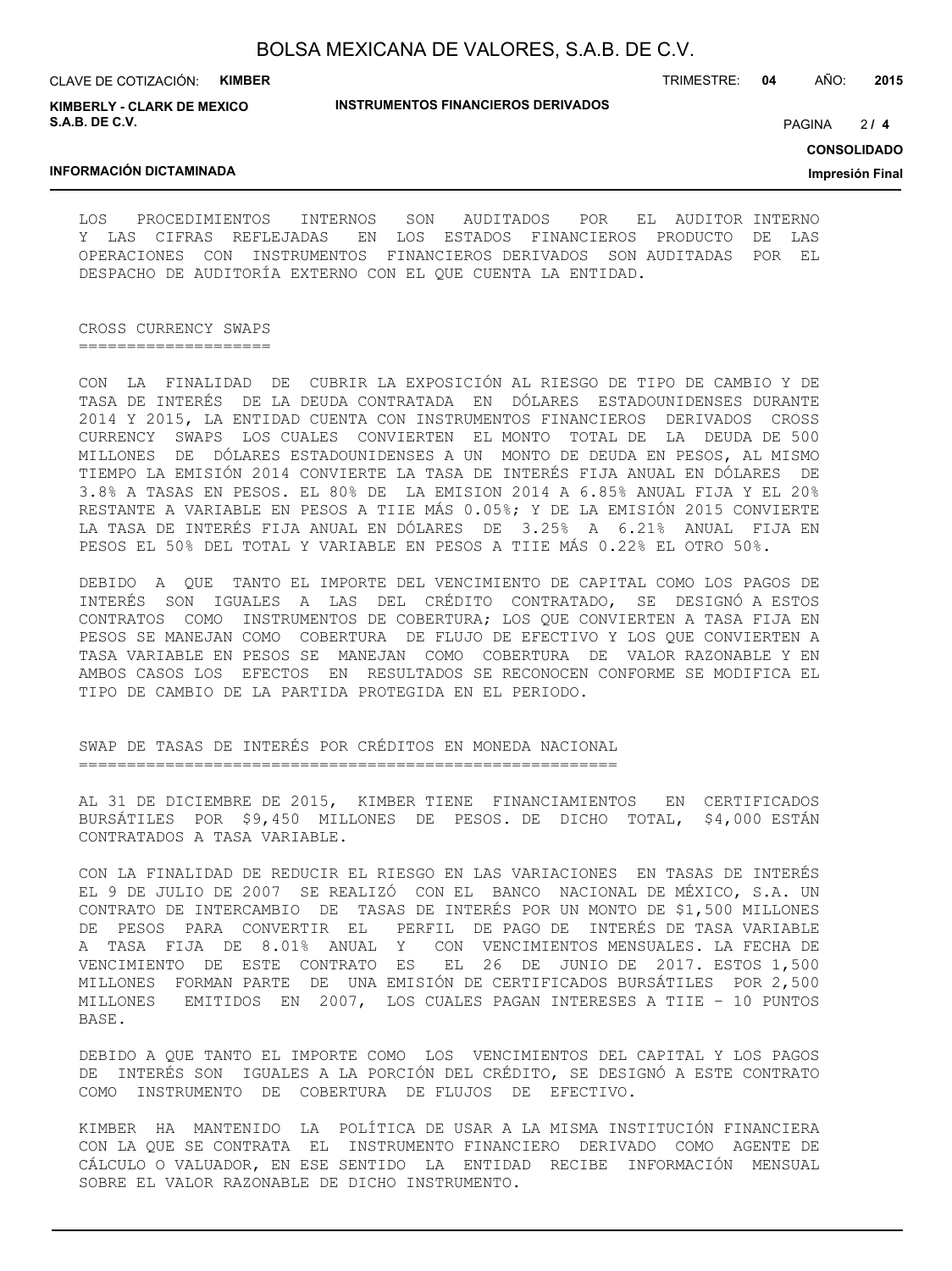CLAVE DE COTIZACIÓN: **KIMBER**

**KIMBERLY - CLARK DE MEXICO S.A.B. DE C.V.**

**INSTRUMENTOS FINANCIEROS DERIVADOS**

TRIMESTRE: **04** AÑO: **2015**

 $31<sub>4</sub>$ PAGINA **/ 4**

#### **CONSOLIDADO**

**Impresión Final**

#### **INFORMACIÓN DICTAMINADA**

INFORMACIÓN DE RIESGOS EN EL USO DE DERIVADOS E INFORMACIÓN CUANTITATIVA ========================================================================

LA ENTIDAD CUENTA CON RECURSOS PROPIOS Y LÍNEAS DE CRÉDITO NO COMPROMETIDAS CON DIVERSAS INSTITUCIONES FINANCIERAS LAS CUALES PUDIERA ACCESAR PARA ATENDER CUALQUIER NECESIDAD DE FONDOS POR EL USO DE DERIVADOS. AL 31 DE DICIEMBRE DE 2015, LA POSICIÓN DE EFECTIVO ES DE \$7,934 MILLONES DE PESOS.

A LA FECHA DE ESTE REPORTE NO SE HA IDENTIFICADO NINGÚN RIESGO O CONTINGENCIA FUTURA EN LA POSICIÓN DE LOS INSTRUMENTOS FINANCIEROS DERIVADOS, DE LA MISMA MANERA NO EXISTE NINGUNA EVENTUALIDAD O CAMBIO EN EL VALOR DE LOS SUBYACENTES QUE IMPLIQUE QUE EL USO DE LOS DERIVADOS ACTUALMENTE CONTRATADOS DIFIERA DE LOS ORIGINALMENTE CONTRATADOS NI QUE IMPLIQUE LA PÉRDIDA PARCIAL O TOTAL DE LAS COBERTURAS, POR LO TANTO, SE ESTIMA NO ASUMIR NUEVAS OBLIGACIONES CON RELACIÓN A ESTOS DERIVADOS.

LA ENTIDAD PARA LA MEDICIÓN DE EFECTIVIDAD USA EL MÉTODO DE COMPENSACIÓN DE RAZONES; POR LO QUE LAS COBERTURAS SON ALTAMENTE EFECTIVAS.

EL VALOR RAZONABLE DE ESTOS CONTRATOS ES UN ACTIVO A LARGO PLAZO POR \$1,830.2 MILLONES DE PESOS DE CROSS CURRENCY SWAP Y UN PASIVO A LARGO PLAZO POR \$90.0 MILLONES DE PESOS DE SWAP DE TASAS DE INTERÉS Y LA CONTRAPARTIDA NETA DE IMPUESTOS SE PRESENTA COMO PARTE DE OTROS RESULTADOS INTEGRALES EN EL CAPITAL CONTABLE. DURANTE 2015 SE RECONOCIÓ UN EFECTO FAVORABLE EN LOS RESULTADOS DEL PERIODO POR \$1,057.7 MILLONES DE PESOS.

DURANTE EL TRIMESTRE, NO SE VENCIÓ NINGÚN INSTRUMENTO FINANCIERO DERIVADO. DE LA MISMA MANERA, NINGUNA LLAMADA DE MARGEN FUE RECIBIDA DURANTE DICHO PERIODO Y NO HUBO CONTRATACIÓN ALGUNA.

AL 31 DE DICIEMBRE DE 2015, NO SE HA PRESENTADO NINGÚN INCUMPLIMIENTO CON RELACIÓN A ESTOS INSTRUMENTOS FINANCIEROS DERIVADOS.

AUN CUANDO DICHOS INSTRUMENTOS FINANCIEROS DERIVADOS NO ESTÁ NI REMOTAMENTE CERCANOS A LOS LÍMITES IMPUESTOS POR LA CNBV PARA PRESENTAR LA TABLA 1, ÉSTA SE ADJUNTA EN ARAS DE ACLARAR AÚN MÁS LA INFORMACIÓN A NUESTROS INVERSIONISTAS.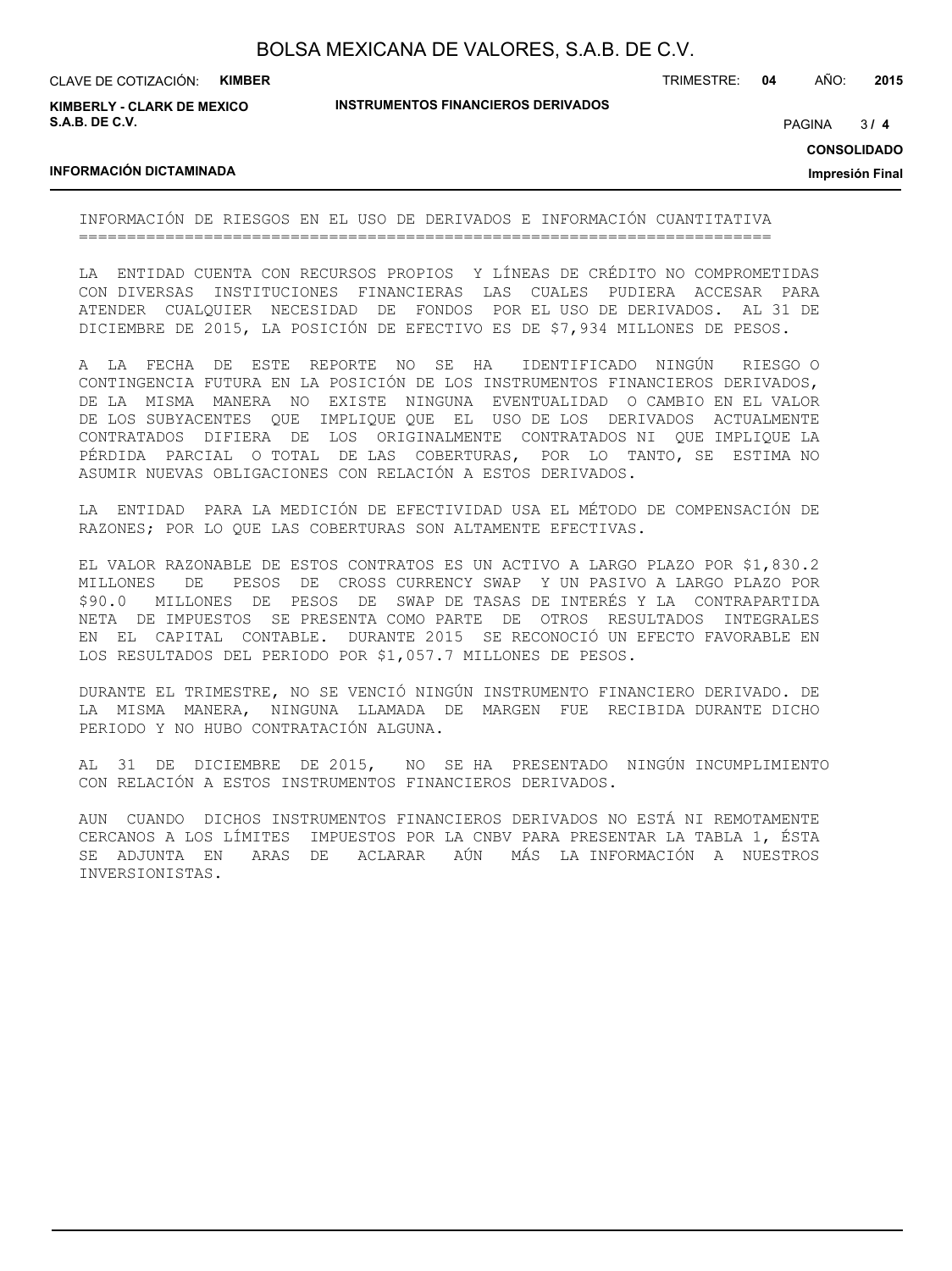| <b>KIMBER</b><br>CLAVE DE COTIZACIÓN:<br><b>KIMBERLY - CLARK DE MEXICO</b>                                                                         | <b>INSTRUMENTOS FINANCIEROS DERIVADOS</b>                                                                          | TRIMESTRE:                                                                                               | AÑO:<br>2015<br>04                                                            |
|----------------------------------------------------------------------------------------------------------------------------------------------------|--------------------------------------------------------------------------------------------------------------------|----------------------------------------------------------------------------------------------------------|-------------------------------------------------------------------------------|
| S.A.B. DE C.V.<br><b>INFORMACIÓN DICTAMINADA</b>                                                                                                   |                                                                                                                    |                                                                                                          | 4/4<br><b>PAGINA</b><br><b>CONSOLIDADO</b><br>Impresión Final                 |
| (CIFRAS EN MILLONES DE PESOS)                                                                                                                      |                                                                                                                    |                                                                                                          |                                                                               |
| FINES<br>TIPO<br>DE<br>DE<br>DERIVADO, COBERT. /VALOR<br>VALOR<br>U OTROS NOMINAL<br>$\bigcirc$<br>FINES<br>TALES<br>CONTRATO<br>COMO<br>NEGOCIAC. | MONTO<br>VALOR DEL ACTIVO<br>NOCIONAL<br>SUBYACENTE/<br>VARIABLE DE<br>REFERENCIA<br>TRIM.<br>TRIM.<br>ACTUAL ANT. | VALOR<br>DE<br>RAZONABLE<br>NEG.-ACTIVO VENC.<br>POS.-PASIVO<br>POR<br>AÑO<br>TRIM. TRIM.<br>ACTUAL ANT. | MONTOS COLATERAL<br>/LINEAS DE<br>CREDITO/<br>VALORES<br>DADOS EN<br>GARANTÍA |
| CROSS COBER-<br>CURRENCY TURA<br>SWAP 2014 USD                                                                                                     | \$250<br>MILL.<br>USD                                                                                              | $$-666.6$ $$-1, 177.4$ (1)                                                                               | N/A                                                                           |
| CROSS<br>COBER-<br>CURRENCY<br>TURA<br>SWAP 2015<br>USD                                                                                            | \$250<br>MILL.<br>USD                                                                                              | $$-141.5$ \$- 652.8<br>(1)                                                                               | N/A                                                                           |
| COBER-<br>SWAP<br>DE<br>TURA<br>TASA<br>DE<br><b>INTERÉS</b>                                                                                       | \$1,500<br>$-0.10$ % $-0.10$ %                                                                                     | TIEE TIIE \$ 114.9 \$ 90.0 (2)                                                                           | N/A                                                                           |

(1) UN SOLO VENCIMIENTO A LOS DIEZ AÑOS DE EMISIÓN. (2) UN SOLO VENCIMIENTO EN 2017.

ANÁLISIS DE SENSIBILIDAD Y CAMBIOS EN EL VALOR RAZONABLE

========================================================

DEBIDO A QUE LOS DERIVADOS CON LOS QUE CUENTA LA ENTIDAD AL CIERRE DEL EJERCICIO SON DERIVADOS DE COBERTURA, NO SE REQUIERE DE UN ANÁLISIS DE SENSIBILIDAD. INDEPENDIENTEMENTE DEL VALOR DEL SUBYACENTE, DEBIDO A QUE TANTO EL IMPORTE COMO LOS VENCIMIENTOS DE CAPITAL Y LOS PAGOS DE INTERÉS SON IGUALES A LA PORCIÓN DEL CRÉDITO, DICHO DERIVADO ES EFECTIVO Y LO SERÁN HASTA SU VENCIMIENTO. ADICIONADO A QUE PASE LO QUE PASE, LOS EFECTOS DE CAMBIOS EN LA EXPOSICIÓN NO AFECTAN LOS RESULTADOS.